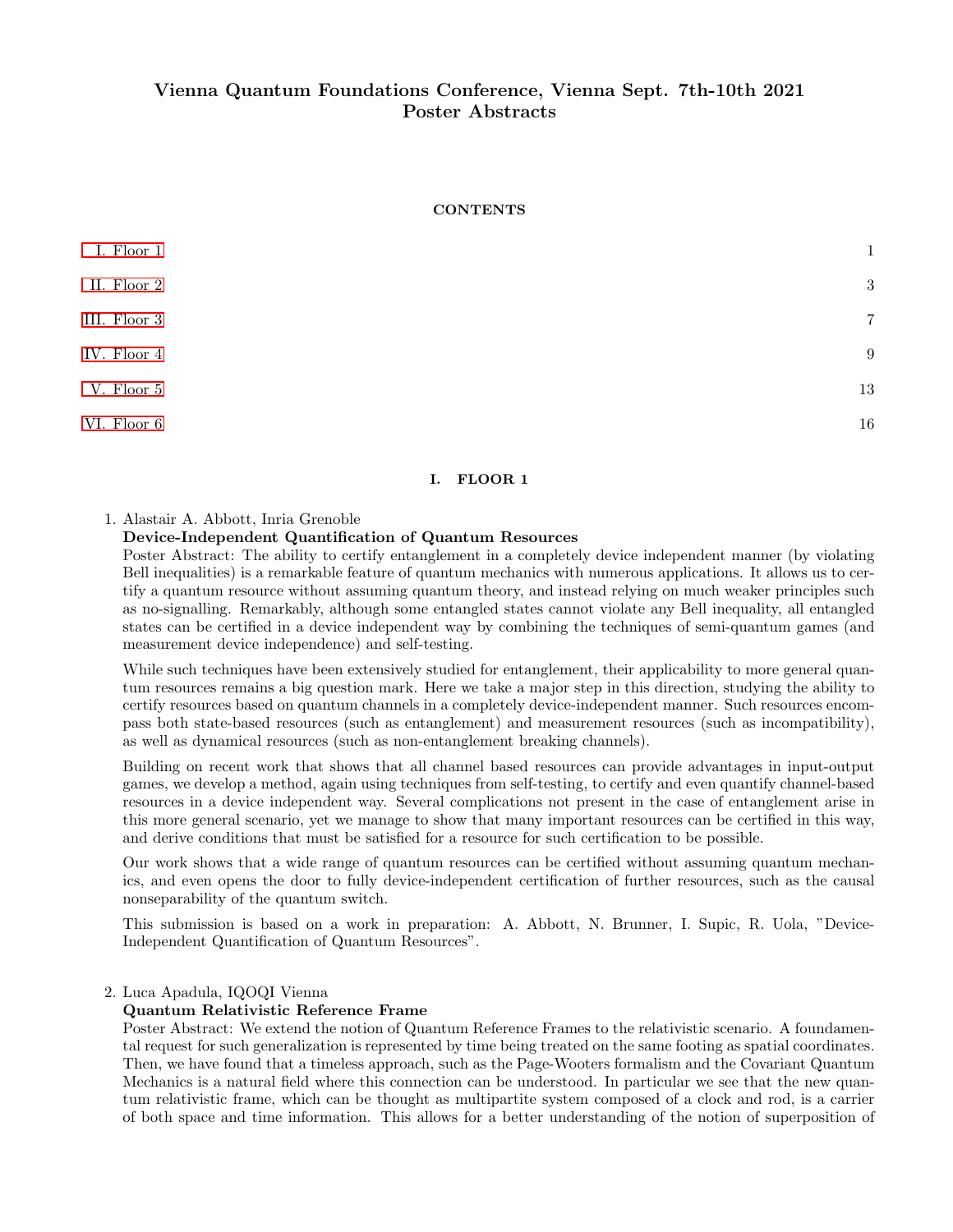boost, for istance whenever the choosen reference is found to be in a superposition of speeds, from which a novel phenomena as the superposition of simultaneity surfaces emerges naturally.

3. Pablo Arnault, CEA Paris-Saclay / IRFU / Laboratoire de Recherche sur les Sciences de la Matière (LARSIM) Clifford algebra out of quantum automata and unitary Wilson fermions

Poster Abstract: We present a quantum-automata spacetime discretization of the Dirac equation that achieves two important goals at once. First, we have a Clifford algebra emerge out of the unitary operators defining our quantum automata, and the latter is invariant under changes of representation of this Clifford algebra, which parallels exactly the continuum situation; To this aim, we proceeded as Dirac did with his equation, that is, we required that the square of the discrete scheme be a valid spacetime discretization of the Klein-Gordon equation, where the definition of "validity" is a completely natural one, namely, our discrete Klein-Gordon scheme should hold for scalar automata. The second goal that we achieve is the finding of naturally unitary Wilson fermions in discrete time, while in standard lattice gauge theory this unitarity is not a given in discrete time, and has to be proven.

# 4. Veronika Baumann, IQOQI Vienna

# Non-casual Page-Wootters circuits

Poster Abstract: We combine the process matrix framework with a generalization of the Page-Wootters formalism in which one considers several observers, each with their own discrete quantum clock. It enables us to describe processes with indefinite casual order via a history state with multiple clocks. This imposes constraints on the implementability of process matrices into this framework and on the perspectives of the observers. We implement processes were the different definite causal orders are coherently controlled and explain why certain non-causal processes might not be implementable within this setting. Arxiv: 2105.02304

# 5. Fatemeh Bibak, IQOQI and University of Vienna

## Dissipative phase transition of optomechanical systems

Poster Abstract: In this work, we studied dissipative phase transitions (DPT) in optomechanical systems. We applied the stability analysis at a well-defined thermodynamic limit to arrive at the corresponding phase diagram, which exhibits two types of instability lines: soft and hard mode instabilities directly related to DPTs. The optomechanical phase diagram exhibits a rich structure composed of first and second-order DPT (with and without symmetry breaking). The analysis is supplemented with the computation of critical exponents and corresponding universality class. Finally, we studied the quantum properties of the steady-state quantified via squeezing and entanglement. We demonstrate that one can boost these quantities by applying auxiliary passive linear optic operations to the steady-state.

# 6. Pawel Blasiak, Institute of Nuclear Physics Polish Academy of Sciences, Krakow

# Violations of locality and free choice are equivalent resources in Bell experiments

Poster Abstract: Faced with a violation of Bell inequalities, a committed realist might pursue an explanation of the observed correlations on the basis of violations of the locality or free choice (sometimes called measurement independence) assumptions. The question of whether it is better to abandon (partially or completely) locality or free choice has been strongly debated since the inception of Bell inequalities, with ardent supporters on either side. We offer a comprehensive treatment that allows a comparison of both assumptions on an equal footing, demonstrating their deep interchangeability. This both advances the foundational debate and provides quantitative answers regarding the weight of each assumption for causal (or realist) explanations of observed correlations.

Reference:

P. Blasiak, E. M. Pothos, J. M. Yearsley, C. Gallus, and E. Borsuk "Violations of locality and free choice are equivalent resources in Bell experiments" PNAS 118 (17) e2020569118 (2021) Arxiv: 2105.09037

# 7. Xavier Coiteux-Roy, Università della Svizzera italiana

# Any Physical Theory of Nature Must Be Boundlessly Multipartite Nonlocal

Poster Abstract: We introduce the class of Genuinely Local Operation and Shared Randomness (LOSR) Multipartite Nonlocal correlations, that is, correlations between N parties that cannot be obtained from unlimited shared randomness supplemented by any composition of (N-1)-shared causal Generalized-Probabilistic-Theory (GPT) resources. We then show that noisy N-partite GHZ quantum states as well as the 3-partite W quantum state can produce such correlations. This proves, if the operational predictions of quantum theory are correct, that Nature's nonlocality must be boundlessly multipartite in any causal GPT. We develop a computational method which certifies that a noisy  $N=3$  GHZ quantum state with fidelity 85 percent satisfies this property,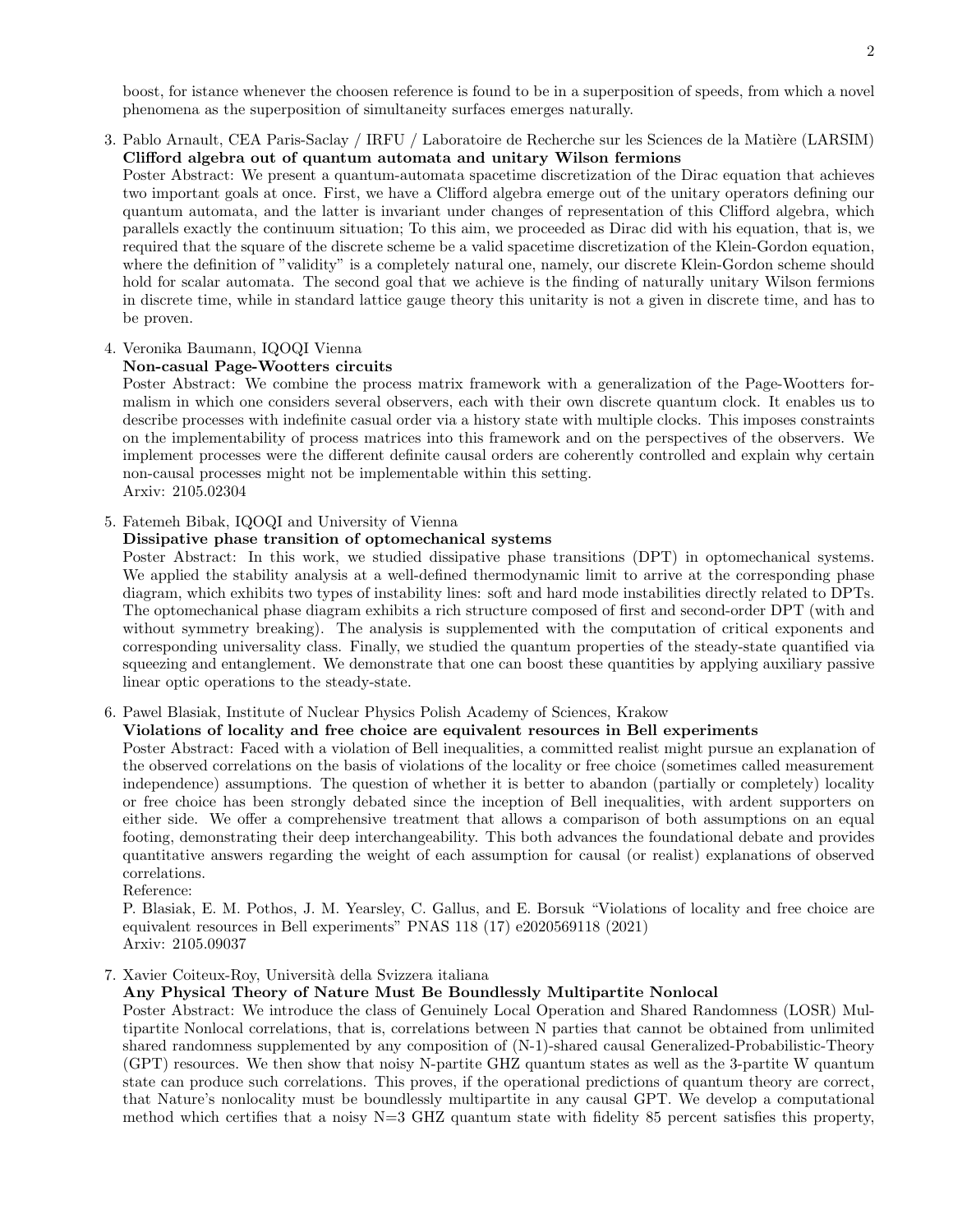making an experimental demonstration of our results within reach. We motivate our definition and contrast it with preexisting notions of genuine multipartite nonlocality. Arxiv: 2105.09380

# 8. Luis C. Barbado, Universität Wien

## Unruh effect for detectors in superposition of accelerations

Poster Abstract: The Unruh effect is the phenomenon that accelerated observers detect particles even when inertial observers experience the vacuum state. In particular, uniformly accelerated observers are predicted to measure thermal radiation that is proportional to the acceleration. Here we consider the Unruh effect for a detector that follows a quantum superposition of different accelerated trajectories in Minkowski spacetime. More precisely, we analyze the excitations of a pointlike multilevel particle detector coupled to a massless real scalar field and moving in the superposition of accelerated trajectories. We find that the state of the detector excitations is, in general, not a mere (convex) mixture of the thermal spectrum characteristics of the Unruh effect for each trajectory with well-defined acceleration separately. Rather, for certain trajectories and excitation levels, and upon the measurement of the trajectory state, the state of the detector excitations features in addition off-diagonal terms. The off-diagonal terms of these "superpositions of thermal states" are related to the distinguishability of the different possible states in which the field is left after its interaction with detector's internal degrees of the freedom.

Arxiv: 2003.12603

## 9. Anne-Catherine de la Hamette, University of Vienna

### Quantum reference frames for general symmetry groups

Poster Abstract: Treating reference frames as physical systems, subject to the laws of quantum mechanics, they become quantum reference frames. Located at the interplay of quantum and gravitational physics, their treatment marks an essential step towards the construction of a relational quantum theory. In this work, we introduce a relational formalism which identifies coordinate systems with elements of a symmetry group G. We define a general operator for reversibly changing between quantum reference frames associated to a group G. This generalises the known operator for translations and boosts to arbitrary finite and locally compact groups, including non-Abelian groups.

Arxiv: 2004.14292

### 10. Ismael Lucas Paiva, Bar-Ilan University

Energy measurements with quantum clocks: time-energy uncertainty relations and non-unitarity Poster Abstract: Uncertainty relations play a crucial role in quantum mechanics. A well-defined method exists for deriving such uncertainties for pairs of observables. It does not include, however, an important family of fundamental relations: the time-energy uncertainty relations. As a result, different approaches have been used for obtaining them in diversified scenarios. The one of interest here revolves around the idea of the existence or inexistence of a minimum duration for an energy measurement with a certain precision. In our study, we use the Page and Wooters timeless framework to investigate how energy measurements modify the relative "flow of time" between internal and external clocks. This provides a unified framework for discussing the topic, recovering previous results and leading to new ones. We also show that the evolution of the external clock with respect to the internal one is non-unitary. Arxiv: 2106.00523

# <span id="page-2-0"></span>II. FLOOR 2

# 11. Jose de Ramon Rivera, University of Waterloo

## Relativistic causality in particle detector models: Faster-than-light signaling and impossible measurements

Poster Abstract: We analyze potential violations of causality in Unruh DeWitt-type detector models in relativistic quantum information. We proceed by first studying the relation between faster-than-light signaling and the causal factorization of the dynamics for multiple detector-field interactions. We show in what way spatially extended nonrelativistic detector models predict superluminal propagation of the field's initial conditions. We draw parallels between this characteristic of detector models, stemming from their nonrelativistic dynamics, and Sorkin's "impossible measurements on quantum fields" [R. D. Sorkin, in Directions in General Relativity: Proceedings of the 1993 International Symposium, Maryland (Cambridge University Press, 1993), Vol. 2, pp.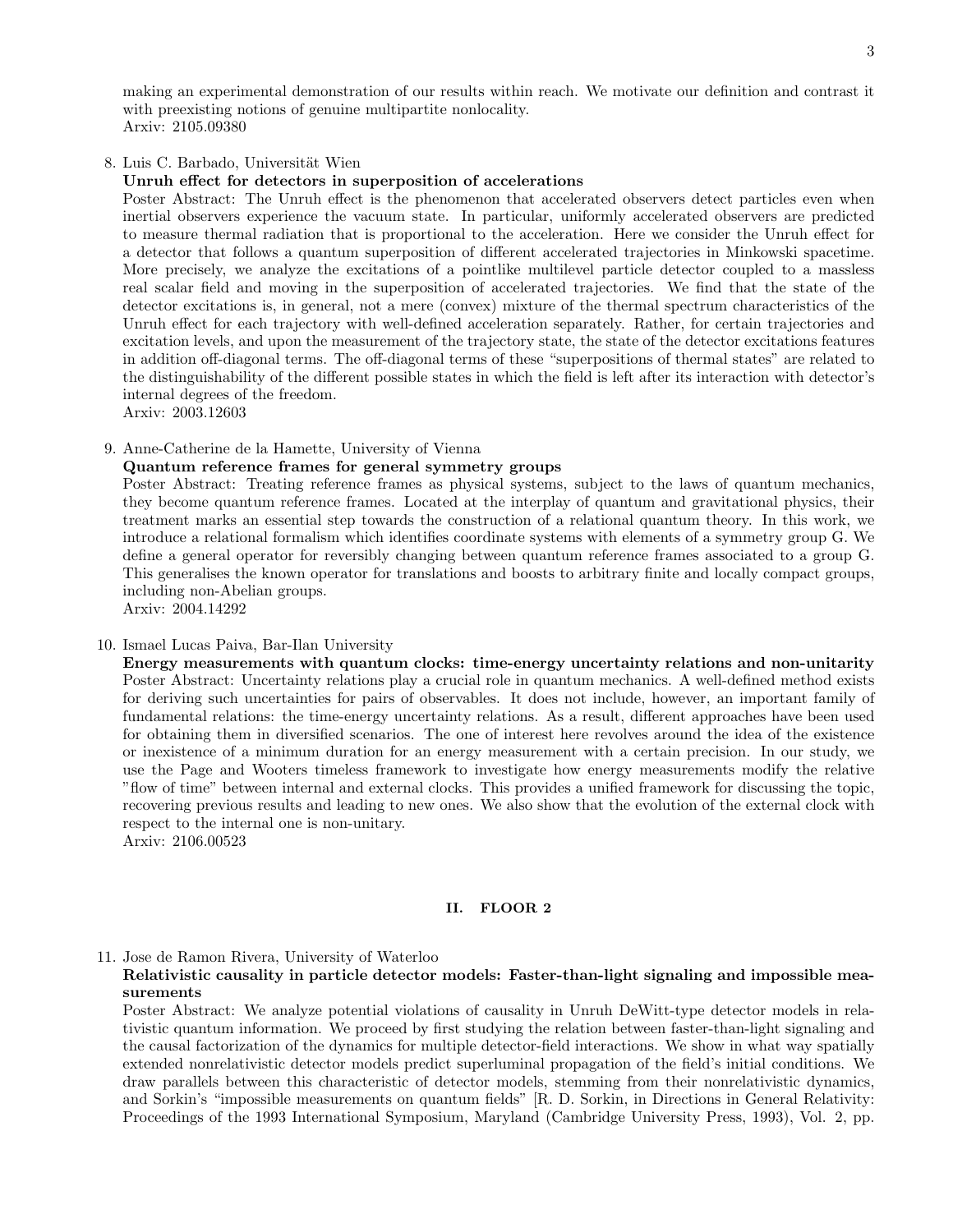293-305.]. Based on these features, we discuss the validity of measurements in quantum field theory when performed with nonrelativistic particle detectors. Arxiv: 2102.03408

### 12. Flavio Del Santo, IQOQI Vienna

#### Advancements on the Wigner's Friend Gedankenexperiment

Poster Abstract: The Wigner's friend gedankenexperiment exemplifies the quantum measurement problem: the tension between the unitary evolution of the wave function and the state-update rule (or "collapse"). There, different observers (one of whom is observed by the other) describe one and the same interaction differently, the Friend via state-update and Wigner unitarily. In my poster I will report on recent results we have recently achieved on the conceptual understanding of this problem. On the one hand, we have applied the Page-Wootters mechanism to give an a priori timeless description of Wigner's friend-like scenarios, showing that it allows Wigner and his Friend to unambiguously assign two-time conditional probabilities for the gedankenexperiment [Baumann, V., Del Santo, F., Smith, A.R., Giacomini, F., Castro-Ruiz, E. and Brukner, C., 2019. Generalized probability rules from a timeless formulation of Wigner's friend scenarios. arXiv preprint arXiv:1911.09696.]. We proposed three rules to assign two-time conditional probabilities, all of which reduce to standard quantum theory for non-Wigner's friend scenarios. However, when applied to the Wigner's friend setup each rule assigns different conditional probabilities, potentially resolving the probability-assignment paradox in a different manner. On the other hand, I will report on a recent no-go theorem for the persistent reality of Wigner's friend's perception, which allowed us to conclude that the perceptions that the friend has of her own measurement outcomes at different times cannot 'share the same reality', if seemingly natural quantum mechanical assumptions are met [Guérin, P.A., Baumann, V., Del Santo, F. and Brukner, C., 2021. A no-go theorem for the persistent reality of Wigner's friend's perception. Communications Physics, 4(1), pp.1-7.]. More formally, this means that, in a Wigner's friend scenario, there is no joint probability distribution for the friend's perceived measurement outcomes at two different times, that depends linearly on the initial state of the measured system and whose marginals reproduce the predictions of unitary quantum theory. This theorem entails that one must either (1) propose a nonlinear modification of the Born rule for two-time predictions, (2) sometimes prohibit the use of present information to predict the future thereby reducing the predictive power of quantum theory or (3) deny that unitary quantum mechanics makes valid single-time predictions for all observers. Arxiv: 1911.09696,

# 13. Roberto Baldijão, State University of Campinas

# Quantum Darwinism and the spreading of classical information in non-classical theories

Poster Abstract: Quantum Darwinism posits that the emergence of a classical reality relies on the spreading of classical information from a quantum system to many parts of its environment. But what are the essential physical principles of quantum theory that make this mechanism possible? We address this question by formulating the simplest instance of Darwinism – CNOT-like fan-out interactions – in a class of probabilistic theories that contain classical and quantum theory as special cases. We determine necessary and sufficient conditions for any theory to admit such interactions. We find that every non-classical theory that admits this spreading of classical information must have both entangled states and entangled measurements. Furthermore, we show that Spekkens' toy theory admits this form of Darwinism, and so do all probabilistic theories that satisfy principles like strong symmetry, or contain a certain type of decoherence processes. Our result suggests the counterintuitive general principle that in the presence of local non-classicality, a classical world can only emerge if this non-classicality can be "amplified" to a form of entanglement Arxiv: 2012.06559

### 14. Hippolyte Dourdent, Institut Néel, Université Grenoble-Alpes, CNRS

Semi-device-independent certification of causal nonseparability with trusted quantum inputs Poster Abstract: While the standard formulation of quantum theory assumes a fixed background causal structure, one can relax this assumption within the so-called "process matrix framework" [1]. There, the relation between parties performing local quantum operations in closed laboratories is described by a higher-order operation, the "process matrix", a generalization of density matrix. Remarkably, some processes are incompatible with a definite causal order, also called causally nonseparable.

Some causally nonseparable process matrices can generate so-called noncausal correlations, allowing their causal nonseparability to be certified in a deviceindependent (DI) way by violating "causal inequalities" [1, 2]. However, not all causally nonseparable process matrices are noncausal in this strong sense [3–5]. Indeed, it remains unclear if any physically realisable process can violate a causal inequality, and causal models have recently been formulated for a large class of quantum-realisable processes [6, 7]. On the other hand, causally nonseparable process matrices can always be certified by causal witnesses [3, 8]. This approach, however, has the drawback of being device-dependent (DD), as it requires one to perfectly trust the operations performed by the involved parties.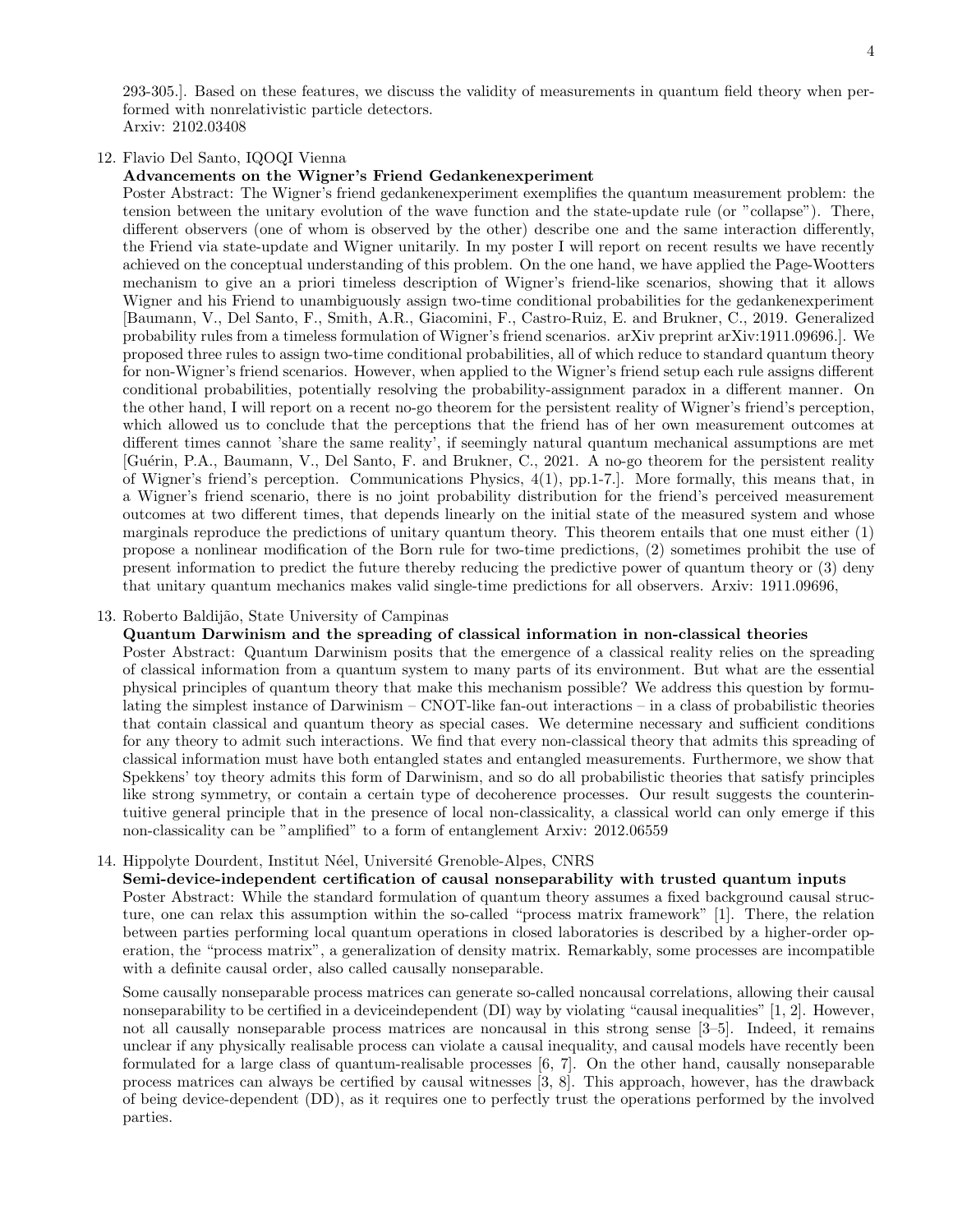In this work, we report progress towards the certification of causally nonseparable process matrices in an intermediate semi-device-independent approach. Inspired by recent developments in the area of quantum nonlocality [9, 10], we consider a causal game scenario where the parties receive inputs in the form of trusted quantum systems (instead of classical ones), but are otherwise untrusted. Defining the new notion of causally nonseparable distributed measurements, we show that certain causally nonseparable processes which cannot violate any causal inequality, such as the quantum switch [11], can generate non-causal correlations in our semi-DI with quantum inputs scenario. Moreover, under a weak additional constraint on the uncharacterised operations, we show that all bipartite causally nonseparable process matrices can be certified in this way.

[1] O. Oreshkov, F. Costa, and C. Brukner, Nat. Commun. 3, 1092 (2012), arXiv:1105.4464 [quant-ph].

[2] C. Branciard, M. Araújo, A. Feix, F. Costa, and C. Brukner, New J. Phys. 18, 013008 (2016), arXiv:1508.01704 [quant-ph].

[3] M. Araújo, C. Branciard, F. Costa, A. Feix, C. Giarmatzi, and C. Brukner, New J. Phys. 17, 102001 (2015), arXiv:1506.03776 [quant-ph].

[4] O. Oreshkov and C. Giarmatzi, New J. Phys. 18, 093020 (2016), arXiv:1506.05449 [quant-ph].

[5] A. Feix, M. Araújo, and C. Brukner, New. J. Phys. 18, 083040 (2016), arXiv:1604.03391 [quant-ph].

[6] J. Wechs, H. Dourdent, A. A. Abbott, and C. Branciard, (2021), arXiv:2101.08796 [quant-ph].

[7] T. Purves and A. J. Short, (2021), arXiv:2101.09107 [quant-ph].

[8] C. Branciard, Sci. Rep. 6, 26018 (2016), arXiv:1603.00043 [quant-ph].

[9] F. Buscemi, Phys. Rev. Lett. 108, 200401 (2012), arXiv:1106.6095 [quant-ph].

[10] C. Branciard, D. Rosset, Y.-C. Liang, and N. Gisin, Phys. Rev. Lett. 110, 060405 (2013), arXiv:1210.8037 [quant-ph].

[11] G. Chiribella, G. M. D'Ariano, P. Perinotti, and B. Valiron, Phys. Rev. A 88, 022318 (2013), arXiv:0912.0195 [quant-ph].

# 15. Fay Dowker, Imperial College London

Recovering General Relativity from a Planck scale discrete theory of quantum gravity

Poster Abstract: Extended abstract: We present an argument that if a theory of quantum gravity is physically discrete at the Planck scale and the theory recovers General Relativity as an approximation, then, at the current stage of our knowledge, causal sets must arise within the theory, even if they are not its basis. We show in particular that an apparent alternative to causal sets, viz. a certain sort of discrete Lorentzian simplicial complex, cannot recover General Relativistic spacetimes in the appropriately unique way. For it cannot discriminate between Minkowski spacetime and a spacetime with a certain sort of gravitational wave burst.

The argument is based on two assumptions. Assumption 1 is that one's theory of quantum gravity—call it 'X'—recovers a large class of 4-dimensional general relativistic spacetimes that vary slowly on Planckian scales; including for example, spacetimes with gravitational waves, or large portions of Minkowski spacetime. Assumption 2 is that X is discrete in the sense that for each spacetime  $(M,g)$  to be recovered, X has a state that contains or gives rise to a set of discrete physical data (DPD) from which (M,g) can be recovered essentially uniquely. So such a theory X must postulate a discrete-continuum correspondence (DCC) specifying (up to some tolerance) when a general relativistic spacetime is recovered from a DPD. Thus the argument does not target theories that use: either (i) piecewise flat Lorentzian manifolds as continuum approximations to continuum geometries; or (ii) a discreteness length used as a regulator that is taken to zero in a continuum limit.

We then make two claims. Claim 1 is that a causal set is a set of DPD that, taken as discrete on the Planck scale, can recover a general relativistic spacetime. We make Claim 1 precise by formulating a Discrete-Continuum Correspondence (DCC) for causal sets; and then we review the evidence for this Correspondence (both in analytic results and in numerical work). Claim 2 is that there is, in the current literature, no other proposal for a set of Planck scale DPD that can recover a general relativistic spacetime as a continuum approximation. We support Claim 2 by focussing on a natural proposal: a combinatorial 4-dimensional Lorentzian Regge complex (CLRC). Such a complex includes information about connectivity (incidence), and Lorentzian edge-lengths that are no more than a few Planck units. But it excludes continuum information about the interior of its simplices. We then argue for Claim 2, by formulating a Discrete-Continuum Correspondence (DCC) for CLRCs—and showing that it fails, by exhibiting a specific example.

The idea is that the DCC fails because it breaks the requirement that for each DPD, the spacetime recovered is essentially unique, i.e. up to some tolerance. We show this by presenting a specific CLRC that (according to this DCC) "recovers" equally well both Minkowski spacetime and also a spacetime that is a perturbation of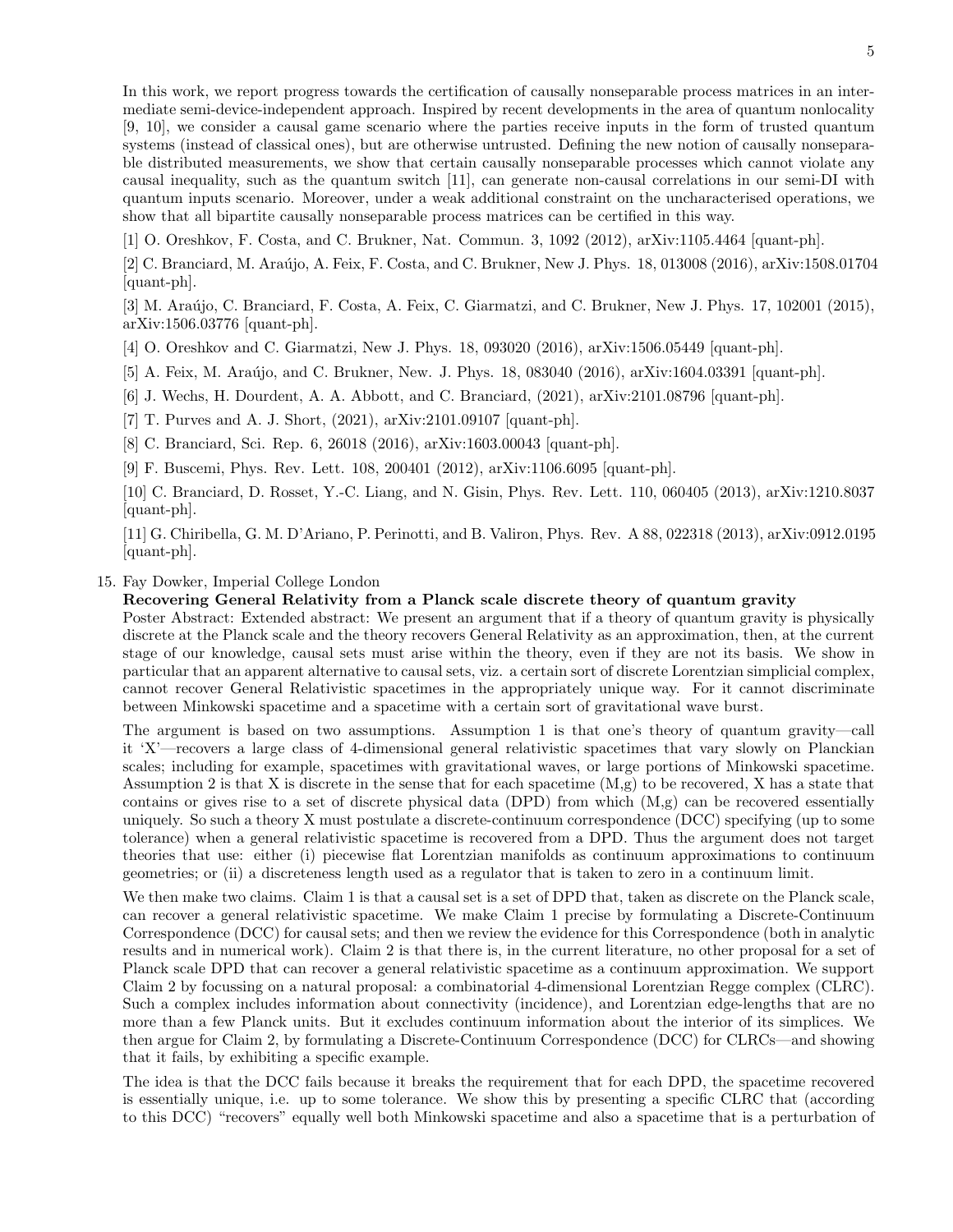Minkowski spacetime with a plane-fronted gravitational wave burst. The requirement of essential uniqueness means that this "double win" is a failure.

Arxiv: 2106.01297

### 16. Miguel Gallego, University of Vienna

### Macroscopically nonlocal quantum correlations

Poster Abstract: It is usually believed that coarse-graining of quantum correlations leads to classical correlations in the macroscopic limit. Such a principle, known as macroscopic locality, has been proved for correlations arising from independent and identically distributed (IID) entangled pairs. In this work we consider the generic (non-IID) scenario. We find that the Hilbert space structure of quantum theory can be preserved in the macroscopic limit. This leads directly to a Bell violation for coarse-grained collective measurements, thus breaking the principle of macroscopic locality.

Arxiv: arxiv.org/abs/2104.03988

### 17. Jonte Hance, QETLabs, University of Bristol

### Wavefunctions can Simultaneously Represent Knowledge and Reality

Poster Abstract: Harrigan and Spekkens give formal definitions for the wavefunction in quantum mechanics to be *psi*-ontic or *psi*-epistemic, such that the wavefunction can only be one or the other. We argue that nothing about the informal ideas of epistemic and ontic interpretations rules out wavefunctions representing both reality and knowledge. The implications of the Pusey-Barrett-Rudolph theorem and many other issues need to be rethought in the light of our analysis.

Arxiv: 2101.06436

## 18. Michael Heaney, Huladyne Research & Consulting

### A time-symmetric resolution of the Einstein's Boxes paradox

Poster Abstract: The Einstein's Boxes paradox was developed by Einstein, de Broglie, and others to demonstrate the incompleteness of the Copenhagen Formulation of quantum mechanics. I explain the paradox using the Copenhagen Formulation. I then show how a Time-Symmetric Formulation of quantum mechanics resolves the paradox in the way predicted by Einstein and de Broglie. Finally, I describe an experiment that can distinguish between these two formulations.

### 19. Sebastian Horvat, University of Vienna

### Interference as an information-theoretic game

Poster Abstract: The double slit experiment provides a demarcation between classical and quantum theory, while multi-slit experiments demarcate quantum and higher-order interference theories. In this work we show that these experiments pertain to a broader class of processes, which can be formulated as information-processing tasks that involve two parties and communication between them. We show the connection between the order of interference and the probabilities of successfully achieving the given tasks. Furthermore, we prove the order of interference to be additive under composition of systems both in classical and quantum theory. Finally, we extend our game formulation within the generalized probabilistic framework and prove that tomographic locality implies the additivity of the order of interference under composition. Arxiv: 2003.12114v4

#### 20. Viktoria Kabel, IQOQI Vienna

#### Falling Through a Massive Superposition

Poster Abstract: The current theories of quantum physics and general relativity on their own do not allow us to study situations in which the gravitational source is quantum. In particular, it is still unclear what the gravitational field sourced by a mass configuration in a spatial superposition looks like and how other objects move in its vicinity. Here we propose a strategy which allows us to answer the latter question utilising quantum reference frame (QRF) transformations. In particular, we show that as long as the different positions of the mass configuration are related via isometries, it is possible to find a QRF in which the mass configuration becomes definite. The transformation to this frame is achieved via an extension of the current framework of QRFs to "quantum isometries" - superpositions of classical coordinate transformations, which leave the metric invariant. Assuming that the laws of physics are invariant under these transformations, we can change into a reference frame in which the mass configuration is definite and use standard quantum mechanics on a fixed spacetime background to determine the evolution of test particles in the presence of this fixed gravitational source. By applying the inverse QRF transformation to the time-evolved state, we find the trajectory of the test particles in the original frame, in which the mass configuration is in a superposition.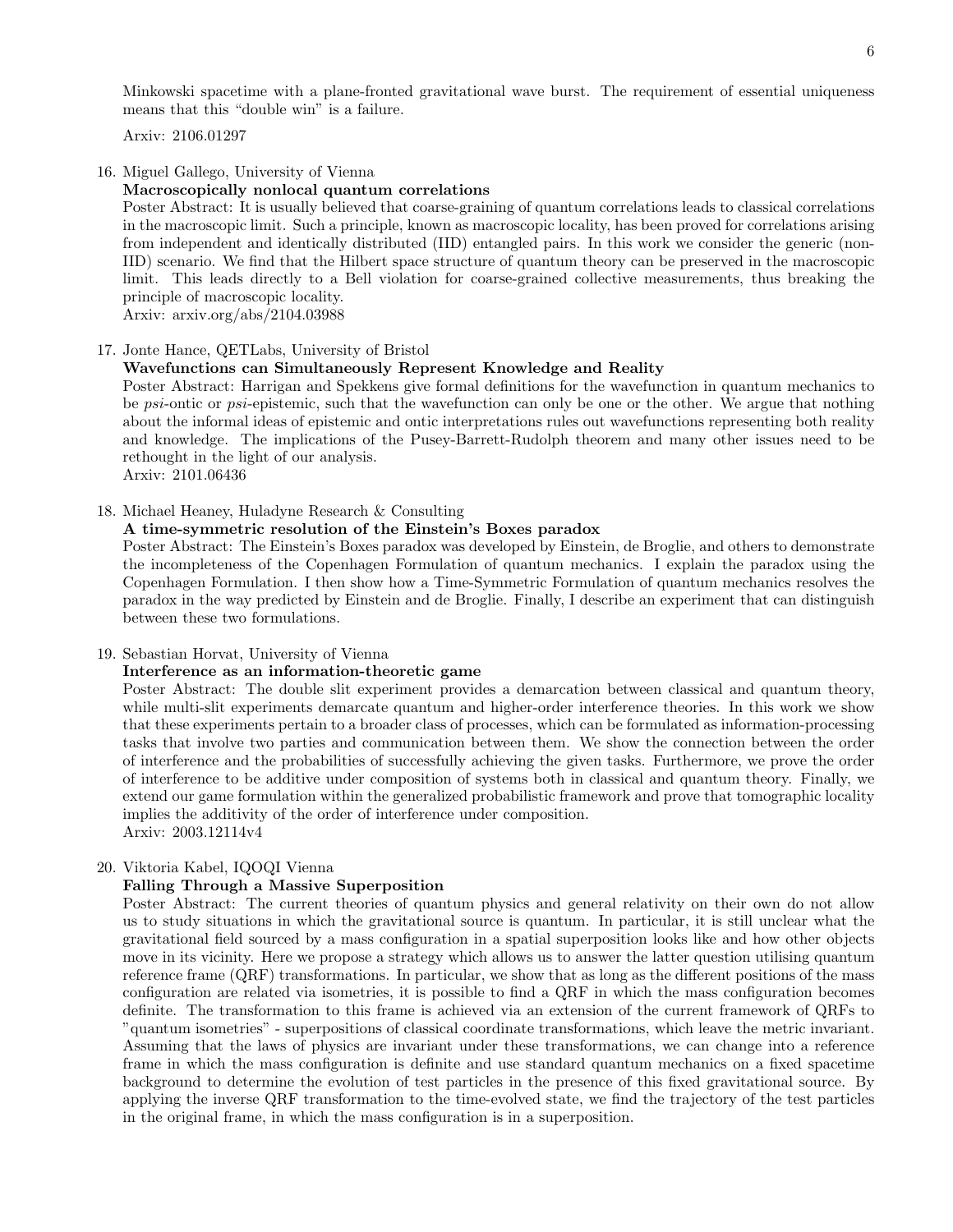# <span id="page-6-0"></span>Characterising which causal structures might not support a classical explanation based on any underlying physical theory

Poster Abstract: A causal relationship can be described using the formalism of Generalised Bayesian Networks. This framework allows the depiction of cause and effect relations (causal scenarios) effectively using generalised directed acyclic graphs (GDAGs). A GDAG is "not interesting" if the causal relations existing can be explained classically regardless of the underlying physical theory. Henson, Lal and Pusey (HLP) have proposed a sufficient condition to check whether a causal scenario is "not interesting". With their methods and some more developments the problem of identifying "interesting" causal structures has been solved for GDAGs of 6 nodes. But the problem of identifying "interesting" causal scenarios for GDAGs of 7 nodes is still open. We propose a new graphical theorem (and call it the E-separation theorem) to check several of the GADGs of 7 nodes which couldn't be checked by HLP's condition. Finally we also use "fine-grained" entropic inequalities to check whether the remaining GDAGs (of 7 nodes) are interesting or not.

### 22. Nikolaos Kollas, Physics Department, University of Patras, Greece

### Inconsistency measures of quantum histories

Poster Abstract: Based on the resource theory of quantum coherence, we construct a set of measures which can quantify the degree of inconsistency of a set of quantum histories. As an example we compute the inconsistency of histories consisting of two projective measurements on a qubit at two different times. We demonstrate in a geometric way that this amount depends on the choice of each projection axis on the Bloch sphere as well as on the time that each choice was made. For an initial system with three energy levels we show how different coarse grained measurements, each defined as a sum of one dimensional projections, affect the degree of inconsistency. These simple toy models serve to illustrate the usefulness of a measure based approach in the study of quantum foundations

### 23. Ryszard Kostecki, International Center for Theory of Quantum Technologies, University of Gdansk

## Nonlinear postquantum brègmanian inference  $+$  Adjointness in epistemic foundations

oster Abstract: I will present two new postquantum foundational approaches, both aiming at consistent description of multi-user inference and resources beyond tensor products. First approach: 1) establishes a framework for nonlinear postquantum statistical inference (including, e.g., local information geometric structures, normto-norm continuous solutions of nonlinear convex best approximation problems, etc.) which is well-defined for base norm spaces of arbitrary dimensionality; 2) provides a functional analytic implementation of Mielnik's idea of nonlinear transmitters, with pullbacks of Brègman nonexpansive operations replacing CPTP maps, giving rise to a family of nonlinear postquantum resource theories of states; 3) has concrete examples constructed using nonlinear duality maps together with the Mazur (resp., Kaczmarz) maps on Lp (resp., Orlicz) spaces over JBW- (resp.,  $W^*$ -) algebras. Second approach: 1) provides a category-theoretic framework for multi-(co)agency and intersubjectivity of epistemic knowledge, combining Lawvere's adjointness paradigm with Jaynes-inspired semantic twist, via actions (resp., facts) available to a given user encoded in terms of monad (resp., comonad); 2) determines corresponding resource theories of states; 3) has concrete examples provided by the first approach. Arxiv: 2103.07810

# 24. Hlér Kristjánsson, University of Oxford

# Witnessing latent time correlations with a single quantum particle

Poster Abstract: When a noisy communication channel is used multiple times, the errors occurring at different times generally exhibit correlations. Classically, these correlations do not affect the evolution of individual particles: a single classical particle can only traverse the channel at a definite moment of time, and its evolution is insensitive to the correlations between subsequent uses of the channel. In stark contrast, here we show that a single quantum particle can sense the correlations between multiple uses of a channel at different moments of time. Taking advantage of this phenomenon, it is possible to enhance the amount of information that the particle can reliably carry through the channel. In an extreme example, we show that a transmission line that outputs white noise at every time step can exhibit correlations that enable a perfect transmission of classical bits. When multiple transmission lines are available, time correlations can be used to simulate the application of quantum channels in a coherent superposition of alternative causal orders, and even to provide communication advantages that are not accessible through the superposition of causal orders. Arxiv: 2004.06090

25. Marian Kupczynski, Université du Quebec en Outaouais (UQO)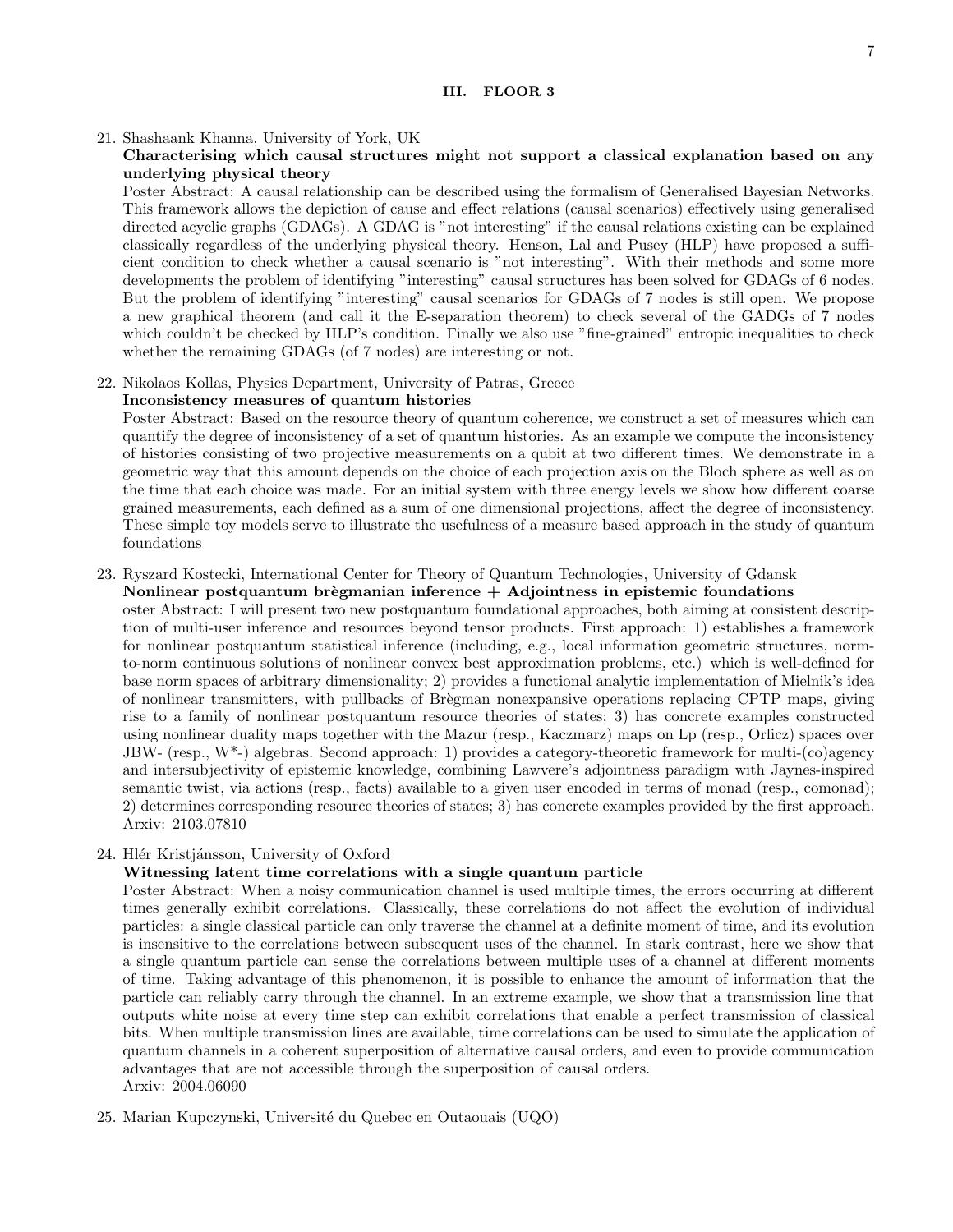## Demystifying quantum nonlocality

Poster Abstract: CHSH inequality is a noncontextual inequality for a 4 -cyclic Bell scenario, Therefore its violation should be correctly interpreted as the violation of noncontextuality , which is neither local causality nor exprimenters' freedom of choice. Noncontextuality means only that there exists a counterfactual joint –probability distribution of 4 random variables describing clicks registered in 4 incompatible spin polarisation correlation experiments (SPCE). According to noncontextuality or counterfactual definiteness (CFD) the measurement outcomes are predetermined by ontic properties describing photonic signals arriving to PBS-detector modules. If contextual, setting dependent, variables describing these modules are correctly incorporated in the probabilistic model, then the correlations observed in SPCE may be reproduced in a causally local way. We also explain that, contrary to a general belief, setting dependence of hidden variables is only the manifestation of contextuality and it does not restrict experimenters' freedom of choice. The misunderstanding is based on the incorrect interpretation of Bayes Theorem. Therefore all speculations about mysterious quantum nonlocality and quantum magic are unfounded. In our opinion, if one starts evoking magic, it is the end of science.

1. Araujo M., Quintino M.T., Budroni C.,Cunha M.T., and Cabello A., All noncontextuality inequalities for the n-cycle scenario. Phys. Rev. A 88, 022118 (2013);

- 2. Kupczynski M., Can we close the Bohr-Einstein quantum debate?, Phil.Trans.R.Soc.A., 2017, 20160392.,
- 3. Kupczynski M. Is Einsteinian no-signalling violated in Bell tests? Open Physics, 2017, 15 , 739-753,
- 4. Khrennikov, A. Two Faced Janus of Quantum Nonlocality , Entropy 2020, 22(3), 303;

5. Kupczynski M., Is the Moon there when nobody looks: Bell inequalities and physical reality, Front. Phys., 23 September 2020 —

6. Kupczynski M,'Contextuality-by-Default description of Bell Tests, arXiv:2104.11555 [quant-ph] (2021)

# 26. Tae-Hun Lee, Center for Theoretical Physics PAS, Warsaw

# Implications of Haag's Theorem in Quantum Field Theories

Poster Abstract: The Standard Model of particle physics is a relativistic quantum field theoretic model. Despite its great success in prediction it is not completely satisfactory in several theoretical aspects. One of them is that the channel of the prediction is limited mainly through scattering cross sections, due to the fact that the theory relies solely on perturbation.On the other hand there is a mathematical theorem which states equivalence of two relativistic quantum field theories for neutral scalar fields related in a unitary mapping, the so-called Haag's theorem. Due to Haag's theorem, our empirical formula, the S-matrix, which uses a unitary mapping between free fields and interaction fields, namely the interaction picture, would give us trivial results of a free field theory. At a first glance it can be regarded as a paradox. It has not been completely solved yet. One of the reasons is that the practical success of the Standard Model is dominant over our curiosity. Another is that there is no general Haag's theorem to be applicable to more general theories like the Standard Model. In this poster, I will try to explain how the interaction picture can be used in practice despite Haag's theorem.

### 27. Matteo Lostaglio, UvA, QuSoft

# Certifying quantum signatures in thermodynamics and metrology via contextuality of quantum linear response

Poster Abstract: We identify a fundamental difference between classical and quantum dynamics in the linear response regime by showing that the latter is in general contextual. This allows us to provide an example of a quantum engine whose favorable power output scaling emphunavoidably requires nonclassical effects in the form of contextuality. Furthermore, we describe contextual advantages for local metrology. Given the ubiquity of linear response theory, we anticipate that these tools will allow one to certify the nonclassicality of a wide array of quantum phenomena.

Arxiv: 2004.01213

# 28. Stefan Ludescher, IQOQI Vienna

## Quantum Reference Frames for  $S_3$

Coordinate descriptions of physical systems are given in terms of reference frames. Those reference frames can be thought of as an idealization and abstraction of a physical system (e.g. a gyroscope). However, even in standard relativistic quantum mechanics those reference systems are associated to some classical system. If we take the idea seriously that our world behaves quantum, we have to think of the reference systems as quantum as well, that is, they also have to obey the laws of quantum theory. This leads to the notion of quantum reference frames (QRFs), where the reference system itself behaves quantum mechanically. Right now, the treatment of QRFs is widely discussed in different communities (quantum gravity, quantum information theory, quantum foundations...).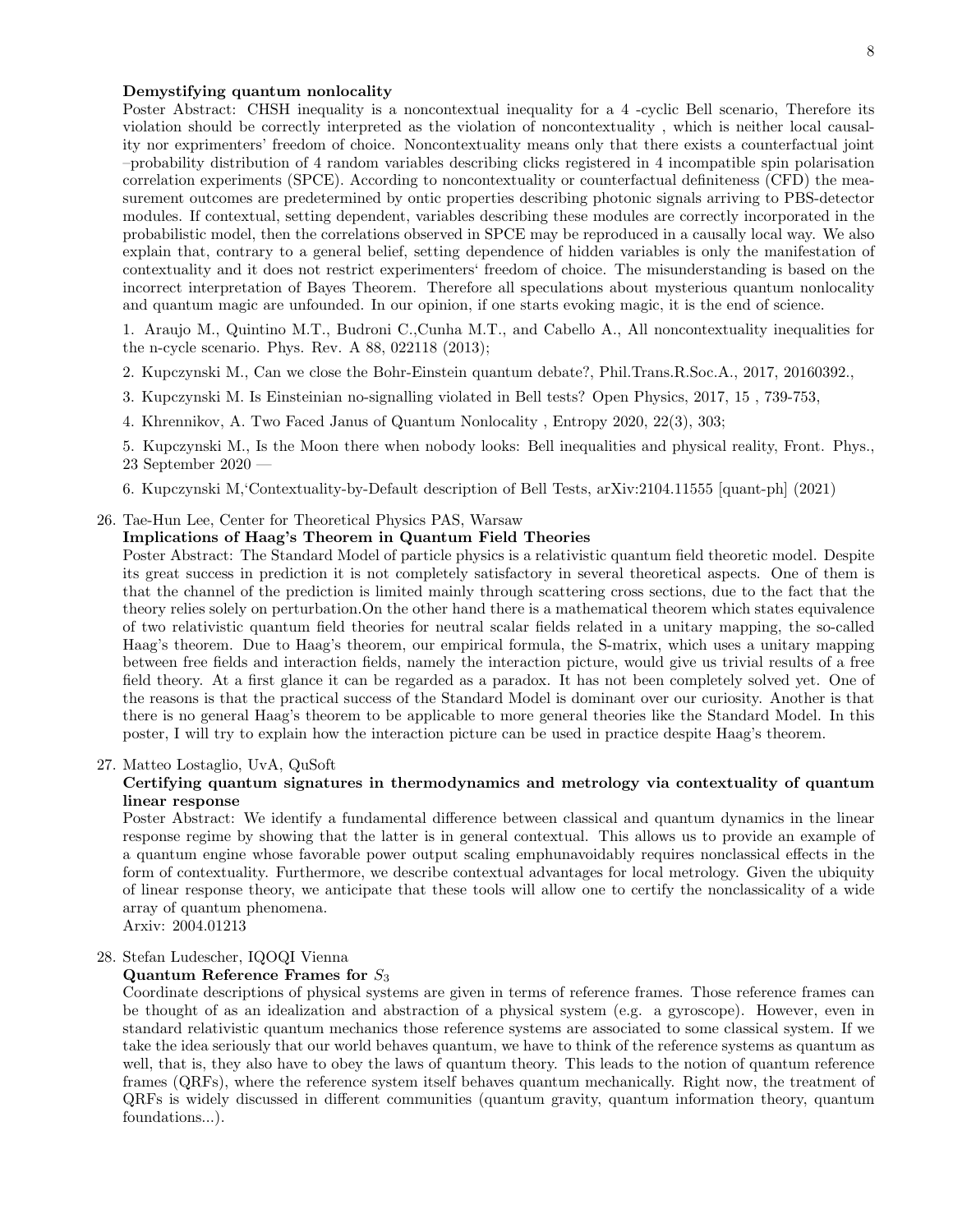In our work we follow the quantum foundational approach to QRFs invented by Giacomini et al. We consider the symmetry group  $S_3$  and its representation on an equilateral triangle, where every element of the group acts as a permutation of the edges of the triangle. In contrast to the case where  $S_3$  acts on  $L^2(S_3)$ , this representation gives rise to imperfect QRFs associated with systems of coherent states. This choice of coherent states is however not unique, and different choices lead to different properties of the QRF. Furthermore, we show that this choice also influences the possible conditional states that the rest of the system can occupy. Finally, we address the question if there are better and worse choices, if we want to learn as much as possible about the relative system.

## 29. Esteban Martínez-Vargas, Universitat Autònoma de Barcelona

# Quantum Sequential Hypothesis Testing

Poster Abstract: We introduce sequential analysis in quantum information processing, by focusing on the fundamental task of quantum hypothesis testing. In particular our goal is to discriminate between two arbitrary quantum states with a prescribed error threshold,  $\varepsilon$ , when copies of the states can be required on demand. We obtain ultimate lower bounds on the average number of copies needed to accomplish the task. We give a block-sampling strategy that allows to achieve the lower bound for some classes of states. The bound is optimal in both the symmetric as well as the asymmetric setting in the sense that it requires the least mean number of copies out of all other procedures, including the ones that fix the number of copies ahead of time. For qubit states we derive explicit expressions for the minimum average number of copies and show that a sequential strategy based on fixed local measurements outperforms the best collective measurement on a predetermined number of copies. Whereas for general states the number of copies increases as  $\log 1/\varepsilon$ , for pure states sequential strategies require a finite average number of samples even in the case of perfect discrimination, i.e.,  $\varepsilon = 0$ . Arxiv: 2011.10773

### 30. Sidiney Bruno Montanhano, University of Campinas

# Contextuality in the Fibration Approach and the Role of Holonomy

Poster Abstract: Contextuality can be understood as the impossibility to construct a globally consistent description of a model even if there is local agreement. In particular, quantum models present this property. We can describe contextuality with the fibration approach, where the scenario is represented as a simplicial complex, the fibers being the sets of outcomes, and contextuality as the non-existence of a global section in the measure fibration, allowing direct representation and formalization of the already used bundle diagrams. Using the generalization to continuous outcome fibers, we built the concept of measure fibration, showing the Fine-Abramsky-Brandenburger theorem for the fibration formalism in the case of non-finite fibers. By the Voroby'ev theorem, we argue that the dependence of contextual behavior of a model to the topology of the scenario is an open problem. We introduce a hierarchy of contextual behavior to explore it, following the construction of the simplicial complex. GHZ models show that quantum theory has all levels of the hierarchy, and we exemplify the dependence on higher homotopical groups by the tetraedron scenario, where non-trivial topology implies an increase of contextual behavior for this case. For the first level of the hierarchy, we construct the concept of connection through Markov operators for the measure bundle using the measure on fibers of contexts with two measurements and taking the case of equal fibers we can identify the outcome space as the basis of a vector space, that transform according to a group extracted from the connection. With this, it is possible to show that contextuality at the level of contexts with two measurements has a relationship with the non-triviality of the holonomy group in the frame bundle. We give examples and treat disturbing models through transition functions, generalizing the holonomy.

Arxiv: 2105.14132

### <span id="page-8-0"></span>IV. FLOOR 4

# 31. David Oaknin, RAFAEL Advanced Defense Systems

The Bell's theorem revisited: geometric phases in gauge theories

Poster Abstract: The Bell theorem stands as an insuperable roadblock in the path to a very desired intuitive solution of the Einstein-Podolsky-Rosen paradox and, hence, it lies at the core of the current lack of a clear interpretation of the quantum formalism. The theorem states through an experimentally testable inequality that the predictions of quantum mechanics for the Bell polarization states of two entangled qubits cannot be reproduced by any statistical model of hidden variables that shares certain intuitive features. The proof of the inequality, however, implicitly assumes a preferred frame of reference in which the orientations of the detectors that test the polarization of the pair of qubits can be independently described: the proof does not hold when the experiments are described taking the orientation of one of the detectors as a reference direction. This observation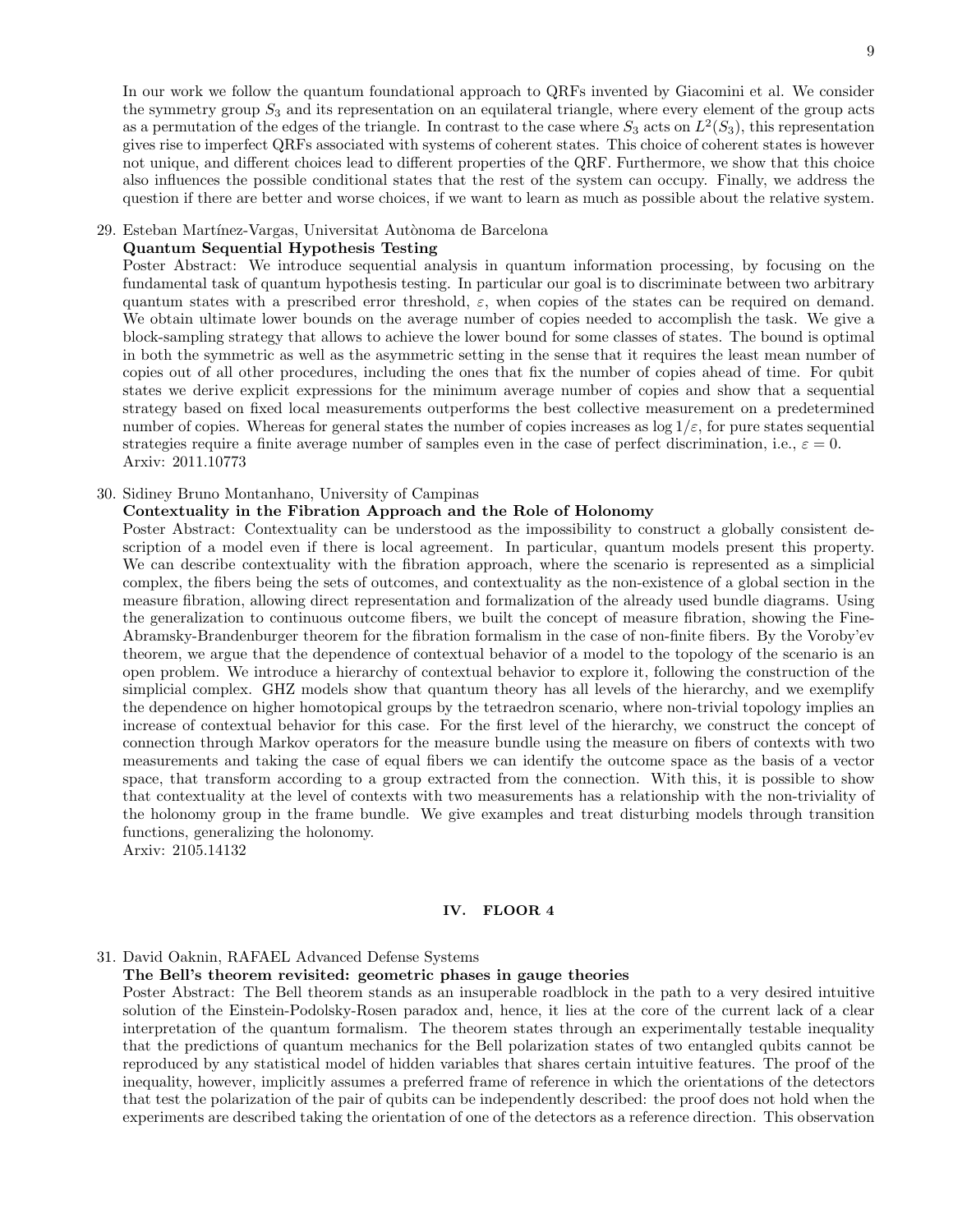suggests that the Bell theorem can be overcome if the global rotational symmetry is spontaneously broken by the hidden configurations of the pair of entangled qubits. Following this observation, we build an explicit local model of hidden variables that reproduces the predictions of quantum mechanics for the Bell states.

# 32. Mahasweta Pandit, University of Gdansk, Poland

# Cooperation and dependencies in multipartite systems

Poster Abstract: We propose an information-theoretic quantifier for the advantage gained from cooperation that captures the degree of dependency between subsystems of a global system. We prove an inequality characterizing the lack of monotonicity of conditional mutual information under local operations and provide intuitive understanding for it. This underlines the distinction between the multipartite dependence measure introduced here and multipartite correlations.

Arxiv: arXiv:2003.12489

## 33. Gabriel Pereira Alves, Faculty of Physics, University of Warsaw

## For rank-one projective measurements incompatibility implies non-locality

Poster Abstract: Bell non-locality is an important feature of quantum mechanics as the correlations established among distributed quantum systems are stronger than those allowed by classical physics. In this context, entanglement combined with incompatibility of measurements [1] are two necessary prerequisites to generate non-locality. Here, we show that for rank-one and projective measurements acting on the same finite-dimensional space there is a tight connection between non-locality and incompatibility.

In ref. [2] a Bell functional was constructed in a way that it is tailored to mutually unbiased bases (MUBs), i.e., its maximum quantum violation - or the quantum value of the functional - is achieved if the two possible measurements performed by one of the parts correspond to rank-one MUBs projectors. In this work, we generalize this construction to an arbitrary pair of incompatible rank-one projective measurements.

The following development consists of building a family of Bell functionals whose quantum realisation can be obtained from a previously defined Bob's pair of incompatible measurements and a suitable choice of measurements of Alice, as well as a proper entangled state. Once the family of functionals is set, a couple of results can be extracted, as follows.

Result 1. If a pair of rank-one projective measurements are incompatible, then they can be used to generate nonlocal correlations. Moreover, there exists a non-trivial Bell inequality for which these measurements are optimal.

In this context, the non-triviality of a Bell inequality means that the quantum value is strictly larger than the local one, forming a gap. Our proof to result in 1 is fully constructive; for every pair of measurements of Bob, we can explicitly construct a functional and show that it is non-trivial. Now, it is natural to ask for what functionals corresponding to particular measurements we have the biggest gap, that is, what is the pair of measurements that turn the quantum value the biggest possible when compared to the local one?

Result 2. For rank-one projective measurements acting on a d-dimensional complex space, where d is even, the largest gap between the quantum and local values is achieved if and only if the rank-one projective measurements correspond to a direct sum of MUBs in dimension 2.

The initial guess was that the pair of measurements that would reveal the biggest gap would be the one produced by rank-one MUBs projectors in dimension d. Instead, we found out that the matrix of overlaps between the two incompatible measurements can be decomposed into  $2 \times 2$  blocks and all the entries inside these blocks are equal to  $1/\sqrt{2}$ . Our results significantly improve our understanding of the relation between incompatibility of measurements and Bell non-locality. Moreover, they show that the notion of "the most incompatible measurements" in a given scenario greatly depends on the exact definition of incompatibility.

References [1] A. Fine, Phys. Rev. Lett. 48, 291-295 (1982). [2] A. Tavakoli, M. Farkas, D. Rosset, J.-D. Bancal and J. Kaniewski, Sci. Adv. 7, (7) (2021).

# 34. Nicola Pinzani, University of Oxford

## The sheaf theoretic structure of definite and indefinite causality

Poster Abstract: We fill a gap in the study of contextuality by extending the sheaf-theoretic framework for nonlocality by Abramsky and Brandenburger to deal with operational scenarios in the presence of arbitrary definite and indefinite causal orders. This allows us to understand the intimate relationship between contextuality and the causal order of processes in a theory independent way. Recent works on causality, stemming from the seminal intuition on the "quantum switch" and frameworks of process theories, have resulted in attempts to provide an experimental realisation and verification of indefinite causal structures. Facing the need to certify the realisability of indefinite causal structures, we are confronted with a common limitation of all descriptive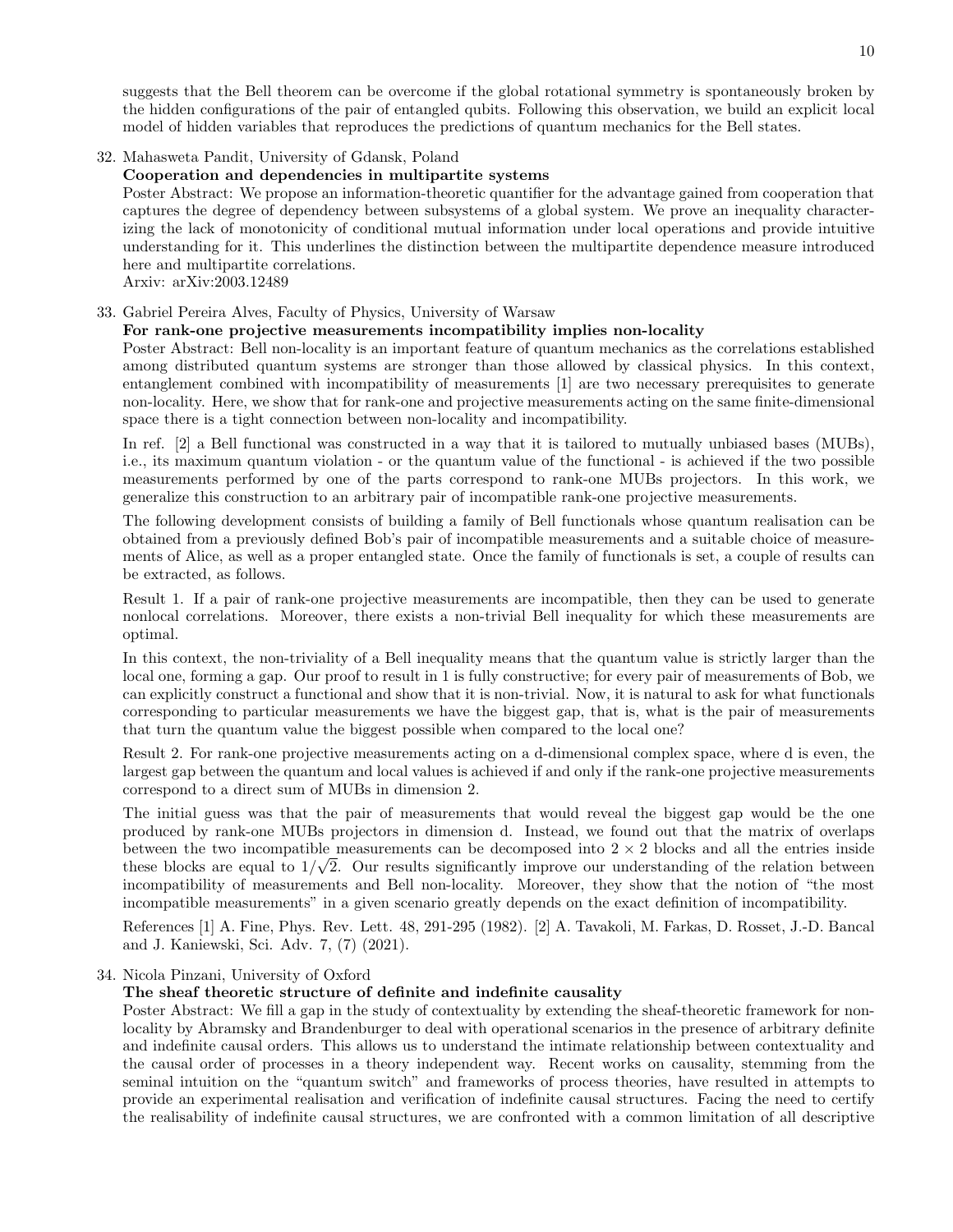approaches to date: they are all a generalisation of quantum theory, from which causality is hard to extricate as an independent and observable phenomenon. What do we really mean when we talk about indefinite causality? Are the realisable operational contexts implicit in the aforementioned experimental realisations compatible with a definite causal structure, or are we in the presence of genuine indefinite causality? What do we really mean when we talk about indefinite causality? Are the realisable operational contexts implicit in the aforementioned experimental realisations compatible with a definite causal structure, or are we in the presence of genuine indefinite causality? The sheaf-theoretic language already provided a stand-alone description of non-locality and contextuality, independent of physical theory or experimental realisation. Today, we extend this language to answer questions about causality, moving one step closer to an understanding of Bohr's claim that contextuality and complementarity present themselves as a rational generalisation of the very idea of causality. Arxiv: 2103.13771

### 35. Martin Plávala, Universität Siegen

### Operational Theories in Phase Space: Toy Model for the Harmonic Oscillator

Poster Abstract: We show how to construct an energy observable dependent on position and momentum in general probabilistic theories. The construction is in accordance with classical and quantum theory and allows for physical predictions, such as observing tunneling behavior. We demonstrate the construction by formulating a toy model for the harmonic oscillator that is neither classical nor quantum. The model features a discrete energy spectrum, a ground state with sharp position and momentum, an eigenstate with non-positive Wigner function as well as a state that has tunneling properties. The toy model demonstrates that operational theories can be a viable alternative approach to formulating physical theories. Arxiv: 2101.08323

### 36. Polina Pogrebinskaya, University of Vienna,

## Duality between classical waves and particles

Poster Abstract: Interference of single particles lies at the core of quantum mechanics. The most prominent demonstration of this effect is the double-slit experiment: a single experimental run indicates an experiment with single particles, however the statistics of repeated runs reassembles interference fringes. This is the source of the celebrated wave-particle duality. In this work we show that classical wave mechanics combined with the statistical detection model can completely reproduce quantum interference experiments with single particles. The recreation of quantum double-slit experiment using classical waves shows that the dual behaviour between waves and particles (at least its part described in this work) is not necessarily proof of a genuine quantum effect.

### 37. Martin Renner, University of Vienna

# Reassessing the computational advantage of quantum-controlled ordering of gates

Poster Abstract: Research on indefinite causal structures is a rapidly evolving field that has a potential not only to make a radical revision of the classical understanding of space-time but also to achieve enhanced functionalities of quantum information processing. For example, it is known that indefinite causal structures provide exponential advantage in communication complexity when compared to causal protocols. In quantum computation, such structures can decide whether two unitary gates commute or anticommute with a single call to each gate, which is impossible with conventional (causal) quantum algorithms. A generalization of this effect to n unitary gates, originally introduced in M. Araújo et al., Phys. Rev. Lett. 113, 250402 (2014) and often called Fourier promise problem (FPP), can be solved with the quantum-n-switch and a single call to each gate, while the best known causal algorithm so far calls  $O(n^2)$  gates. In this work, we show that this advantage is smaller than expected. In fact, we present a causal algorithm that solves the only known specific FPP with  $\alpha$  ( $\alpha$ )  $O(n \log(n))$  queries and a causal algorithm that solves every FPP with  $O(n \sqrt{n})$  queries. Besides the interest in such algorithms on their own, our results limit the expected advantage of indefinite causal structures for these problems.

Arxiv: arXiv:2102.11293

# 38. Pedro Resende, Instituto Superior Tecnico, Lisbon

## An abstract theory of physical measurements

Poster Abstract: I study the question of what should be meant by a measurement from a mathematical perspective whose physical interpretation is that a measurement is a fundamental process via which a finite amount of classical information (an observable property) is generated. This translates to a geometric definition of space of measurements which provides a realist picture, yet also operational, such that measurements and classical information arise interdependently as primitive concepts [1]. The hope is that such a theory may help convey a sense in which measurements have an existence of their own, independently of previously defined notions of system, apparatus, observer, etc. I will focus on the topological and algebraic structure of measurement spaces,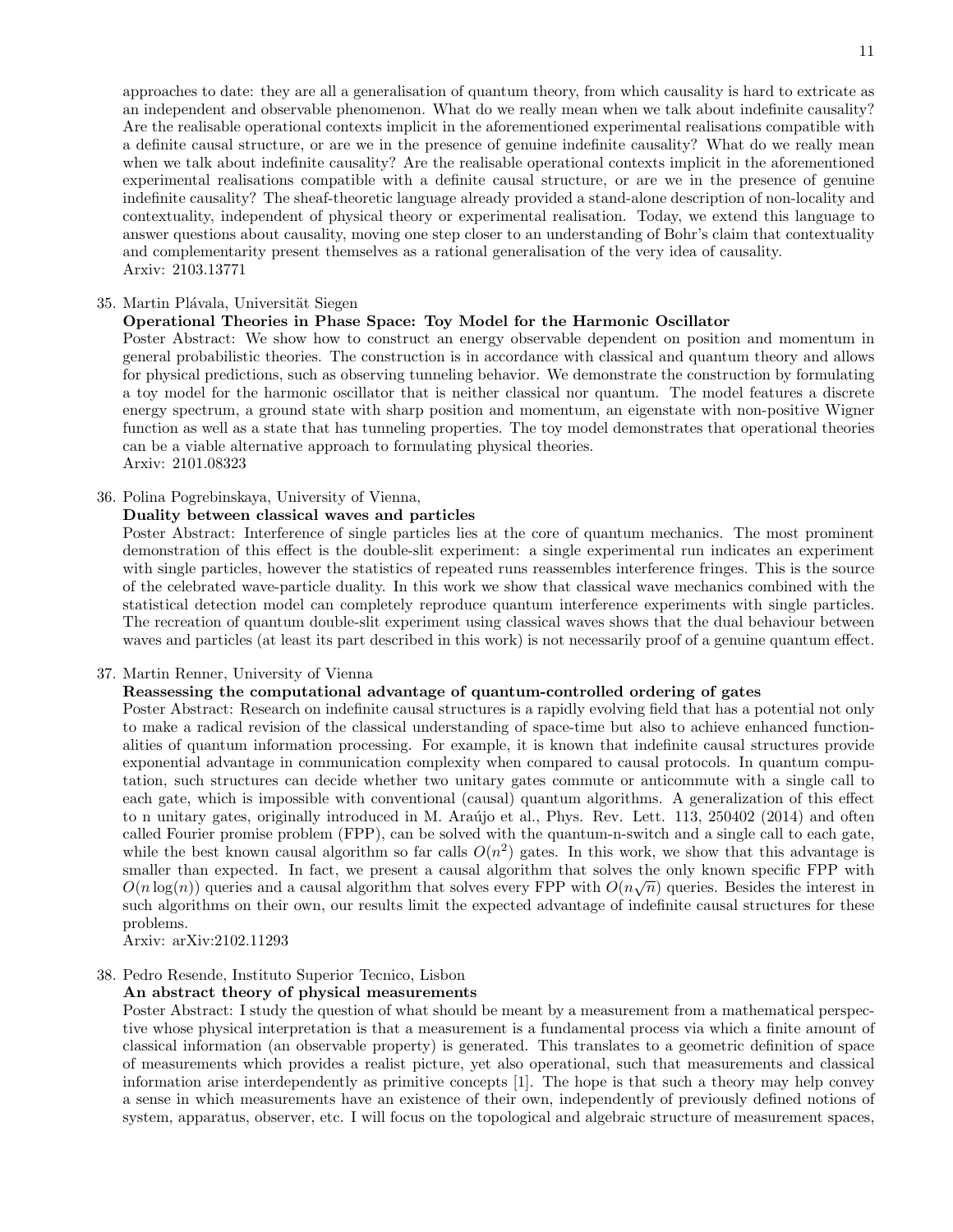on top of which additional measure-theoretic and geometric structure will need to be added if a reconstruction of quantum mechanics is to be achieved.

Concretely, measurement spaces are sober topological spaces whose points are abstract measurements and whose open sets are the observable properties. They are also equipped with algebraic structure which includes a continuous operation of logical disjunction of measurements and another of sequential composition that expresses causal dependence such as when measuring the spin of a silver atom along z using a Stern–Gerlach apparatus and then measuring the spin of the same atom along x with another Stern–Gerlach apparatus.

Despite their simplicity, these operations give measurement spaces a structure of stably Gelfand quantale (whose structure is rich enough to classify unital C\*-algebras [2]), due to which each measurement space has many naturally associated étale groupoids  $[3]$ . The latter can be related to Schwinger's selective measurements  $[4,5]$  and also to a derived notion of classical observer from which a mathematical formulation of Bohr's classical/quantum divide emerges. Moreover, the model is background independent, but it can be argued that a primitive notion of time is implicit in the algebraic structure, and that the associated groupoids carry derived spatial structure.

The main examples of measurement spaces are obtained from locally compact groupoids and  $C^*$ -algebras: (1) the quantale Max A of a  $C^*$ -algebra A [6], equipped with the lower Vietoris topology; (2) the quantale  $O(G)$ of a locally compact groupoid G [7], equipped with the Scott topology — this is of "classical type" and may describe a classical experimental apparatus; (3) the quantale of the reduced C\*-algebra of a locally compact groupoid  $G$  — in this case the measurement space is of "quantum type" but it is equipped with a canonical classical observer associated to G.

- [1] P. Resende, (2021); arXiv:2102.01712.
- [2] D. Kruml, P. Resende, Cah. Topol. Géom. Différ. Catég. 45 (2004) 287–296

[3] P. Resende, J. Algebra 498 (2018) 197–210

[4] J. Schwinger, Proc. Nat. Acad. Sci. U.S.A. 45 (1959), 1542–1553

[5] F.M. Ciaglia, A. Ibort, G. Marmo, Int. J. Geom. Methods Mod. Phys. 16 (2019), 1950119, 1950136, and 1950165

[6] C.J. Mulvey, J.W. Pelletier, J. Pure Appl. Algebra 175 (2002) 289–325

[7] P. Resende, Adv. Math. 208 (2007) 147–209 Arxiv: arXiv:2102.01712

39. Vinicius Rossi, ICTQT, University of Gdansk

### Wigner's friend and the quasi-ideal clock

Poster Abstract: In 1962, Eugene P. Wigner introduced a thought experiment that highlighted the incompatibility in quantum theory between unitary evolution and wave function reduction in a measurement. This work resulted in a class of thought experiments often called Wigner's friend scenarios, which have been providing insights over many frameworks and interpretations of quantum theory. Recently, a no-go theorem obtained by D. Frauchiger and R. Renner [Nat. Commun. 9, 3711 (2018)] brought attention back to the Wigner's friend and its potential of putting theories to the test. Many answers to this result pointed out how timing in the thought experiment could be yielding a paradox. In this work, we ask what would happen if the isolated friend in a Wigner's friend scenario did not share a time reference frame with the outer observer, and time were tracked by a quantum clock. For this purpose, we recollect concepts provided by the theory of quantum reference frames and the quantum resource theory of asymmetry, to learn how to internalize time in this scenario, and introduce a model for a feasible quantum clock [Ann. Henri Poincaré 20, 125 (2019)] called the quasi-ideal clock. Our results have shown that this approach produces no decoherent behavior, and the disagreement between the superobserver and its friend persists even for an imprecise clock on Wigner's side. However, the Gaussian spread of this clock model can control which observables do not raise a paradox, indicating the relevance of deepening this analysis.

Arxiv: 2009.10218

# 40. Maximilian H. Ruep, University of York, UK

## Causality in quantum field theory on fixed backgrounds

Poster Abstract: In 1993 Sorkin argued, that ideal measurements of most local observables of QFT enable superluminal signaling. In fact, the underlying protocol does not rely on ideal measurements, nor is it tied to Minkowski spacetime. It rather shows quite generally that many reasonable, conceivable quantum channels of any QFT on a fixed background might signal superluminally even when the fields commute at spacelike separation. On this poster I present the following results: (i) local quantum operations arising from local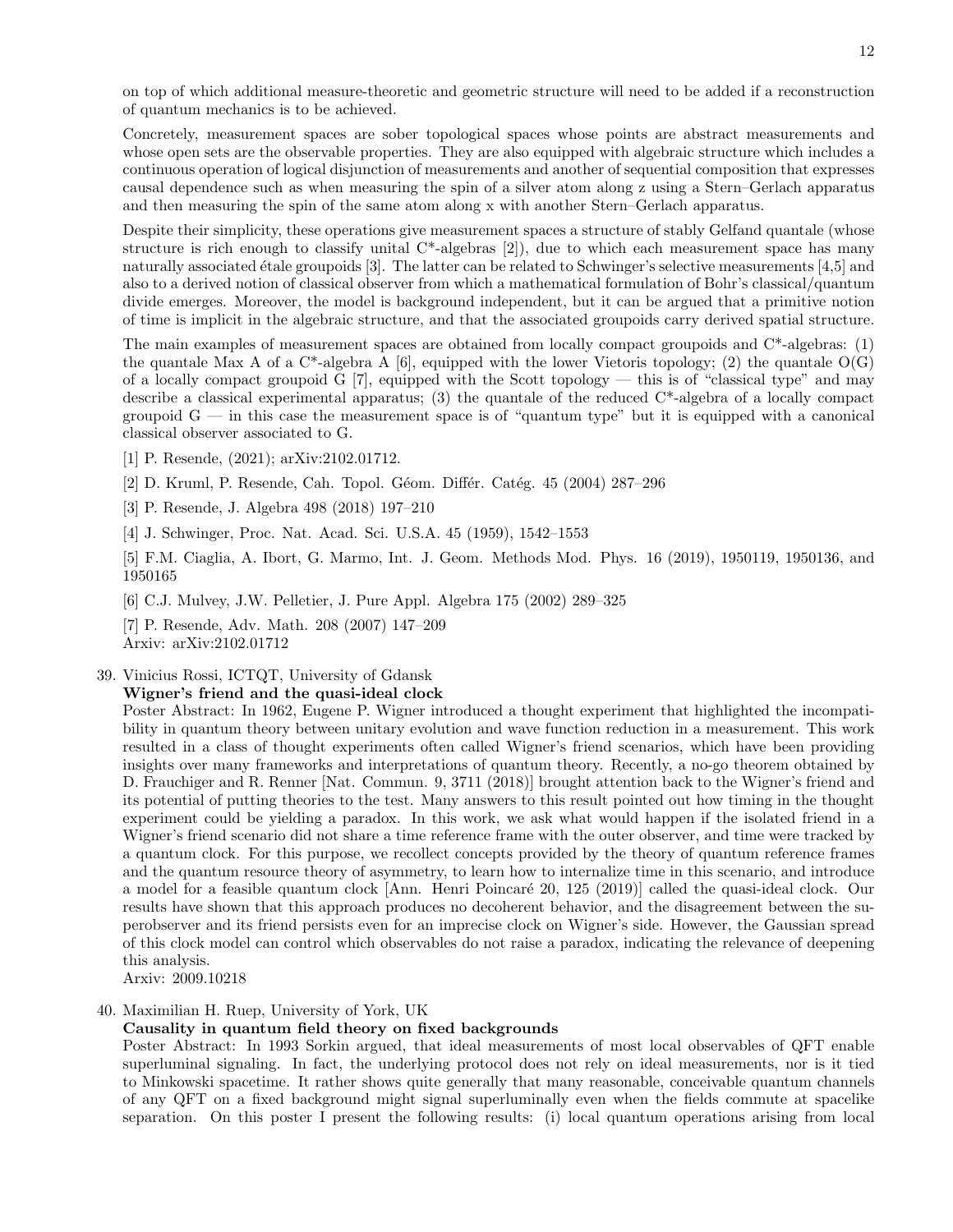dynamics are causal; and (ii) this renders the measurement theory of [2] (which is based on local interaction between the system and a probe) causal as well [3].

This poster reports on joint work with H. Bostelmann and C. J. Fewster.

[1] Sorkin, R. D. Impossible Measurements on Quantum Fields In: Hu, B.L., Jacobson, T.A. (eds.) Directions in general relativity: Proceedings of the 1993 International Symposium, Maryland, vol. 2, pp. 293–305. Cambridge University Press, Cambridge (1993) arXiv:gr-qc/9302018

[2] Fewster, C. J. & Verch, R. Quantum Fields and Local Measurements Commun. Math. Phys. 378, 851–889 (2020) arXiv:1810.06512

[3] Bostelmann, H., Fewster, C. J. & Ruep, M. H. Impossible measurements require impossible apparatus Phys. Rev. D 103, 025017 (2021) arXiv:2003.04660 Arxiv: 2003.04660

### <span id="page-12-0"></span>V. FLOOR 5

41. Fattah Sakuldee, International Centre for Theory of Quantum Technologies, Gdansk, Poland On Tensor Decomposition of Operation for Generic Open Quantum System

Poster Abstract: We analyse the decomposition of a unitary operation on the bipartite system into the operation of the product form. We introduce the Leibniz type identity for the generators of the unitary group. From that, we translate the conditions of the reduced evolution maps on one system into properties of the other system and summarise the conditions for Markovianity. We demonstrate the observation in a characterisation of the environment correlation and initial correlation recovery. The structure of the decomposition sets the building blocks for consideration of correlations in multiparty undergoing processes with interventions in general and we expect to extend the formulation to describe such correlation in the complex schema.

42. Shubhayan Sarkar, Center for Theoretical Physics, Polish Academy of Sciences

# Certification of maximal unbounded randomness from all bipartite entangled states using nonprojective measurements

Poster Abstract: In recent times, certification of quantum systems has been studied extensively which has led to several important applications in quantum information, one of them being certification of genuine randomness. It remains unanswered whether every bipartite entangled state of local dimension  $d$  can generate the maximal amount of randomness possible using quantum systems, that is,  $2 \log_2 d$  bits of randomness. Further, it also remains a highly non-trivial problem to propose a scheme which can self-test all bipartite entangled states using a single family of inequalities. In this work, we first propose a family of steering inequalities which can be maximally violated by every bipartite entangled state and with minimal number of measurements per party, that is, two. Then, we show that the proposed steering inequalities can be used to self-test every bipartite entangled states. Then, we find robustness bounds of our self-testing result in presence of experimental errors. Using our self-testing scheme, we then certify every extremal measurements including extremal  $d^2$ -outcome non-projective measurements which in turn is used to certify  $2 \log_2 d$  bits of randomness from any bipartite entangled state.

43. José Diogo Simão, Theoretical Physics Institute Jena

## Semiclassical behaviour of Lorentian Spin-Foams

Poster Abstract: Spin-foam models are non-perturbative and background-independent putative theories of quantum gravity. Such models propose a discrete and fuzzy structure for quantum space-time, where geometry is replaced by algebraic and group-theoretic data: hence the term "Spin-foam". This poster discusses in which sense Lorentzian spin-foam theories can recover in some appropriate semiclassical regime a discrete theory of general relativity. We find in this regime that the model is dominated by more configurations than those corresponding to discrete gravity, hinting the theory may need further refinement.

44. Athanasios Tzemos, Research Center for Astronomy and Applied Mathematics of the Academy of Athens Studying Born's rule with entangled Bohmian qubits

Poster Abstract: Bohmian Quantum Mechanics (BQM) is a famous interpretation of Quantum Mechanics (QM), where the quantum particles follow certain deterministic trajectories, guided by the so 'called Bohmian equations of motion'.

The non linear character of the Bohmian equations, allows the existence of both ordered and chaotic trajectories for the quantum particles. In the past we presented the so called 'nodal-point-X-point mechanism', according to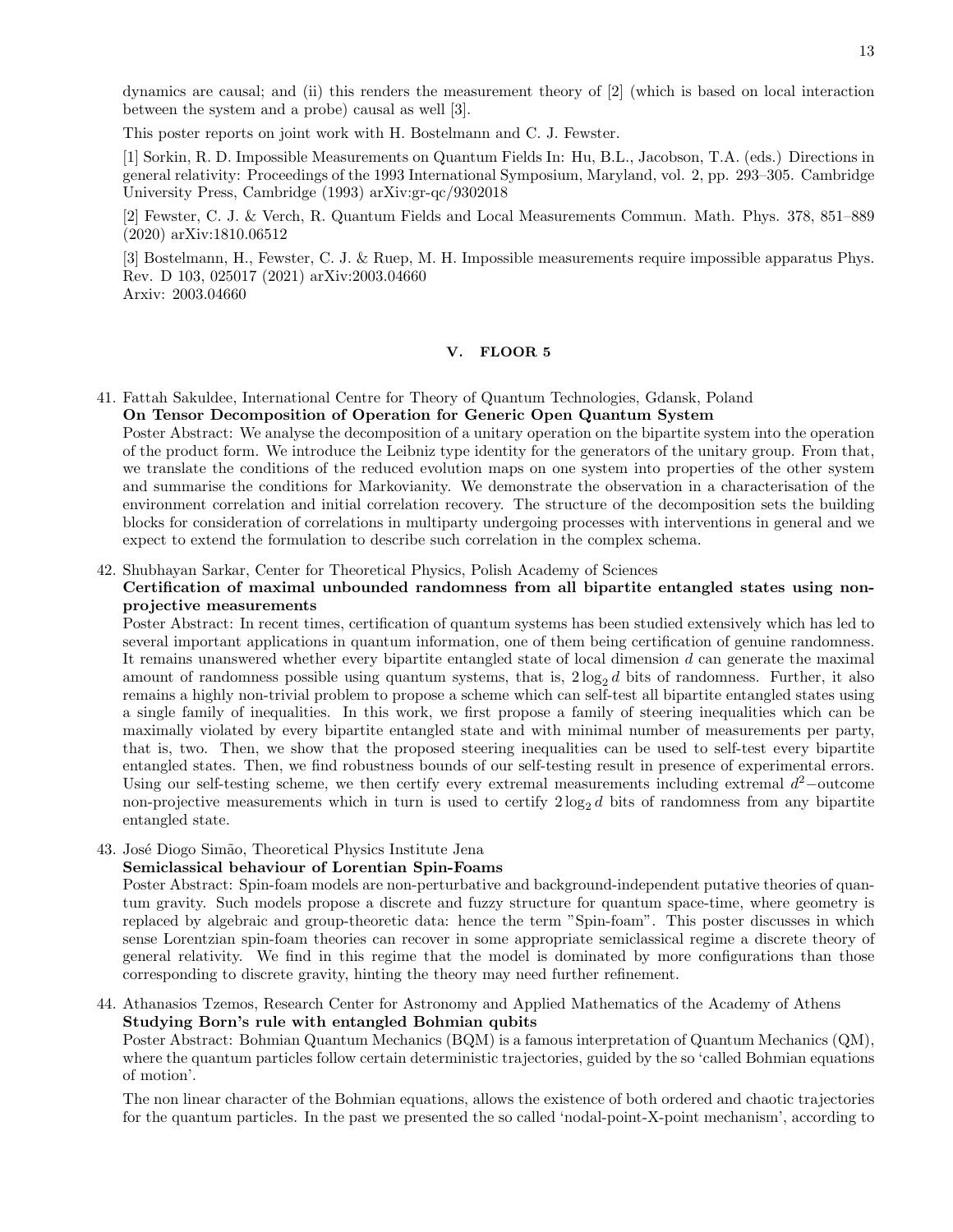which, whenever a quantum particle comes close to a nodal point of the wavefunction (where the wavefunction vanishes), it gets scattered by a characteristic stagnant point of the Bohmian flows in the frame of reference of the moving node, the so called 'X-point'. The cumulative action of many such scattering events implies the saturation of Lyapunov characteristic number at a positive value, something that indicates the existence of chaos. Nodal points along with their corresponding X-points form a characteristic structure of the Bohmian flow, called 'nodal point-X-point complex' (NPXPC). Trajectories that do not approach NPXPCs are ordered.

A deep understanding of chaos generation in Bohmian trajectories is necessary in order to study the origin of Born's rule (BR). BR is a cornerstone of Quantum Mechanics (QM) and has never been doubted by the experiment. However, while in standard QM BR is an axiom, in BQM one can, in principle, start with an initial distribution of particles that does not satisfy BR. Consequently it is of fundamental importance to understand whether BR is dynamically accessible to an arbitrary initial distribution, or not, and what is the underlying mechanism behind this process. In the last 3 years we have presented in a series of works the Bohmian dynamics of an entangled two-qubit system made of properly engineered coherent states of the quantum harmonic oscillator. This system plays a key role in Quantum Information theory and has very rich Bohmian dynamics.

Our system, which has infinitely many nodal points on straight lattices whenever the entanglement is non zero, has more chaotic trajectories when the entanglement increases. In the absence of entanglement all trajectories are ordered.

In the case of strong entanglement, we find that all initial distributions reach with a good accuracy the Born rule, because they are dominated by chaotic trajectories, which are ergodic. Namely we find that the long limit distribution of the points of the chaotic trajectories is the same for every initial condition. However ergodicity is not sufficient to guarantee the dynamical approach of BR due to the existence of ordered trajectories.

We find that the critical parameter for the establishment of BR is the ratio between ordered and chaotic trajectories inside a distribution of particles. Namely, an arbitrary distribution will approach BR in the long run only when the ratio between its ordered and chaotic trajectories is the same with that of the BR distribution.

## 45. Lina Vandré, Universität Siegen

### On Quantum Sets of Non-Contextuality Inequalities

Poster Abstract: Bell inequalities and other non-contextuality (NC) inequalities are fundamental for quantum information processing. The underlying scenarios can be represented by exclusivity graphs [1]. In the graphtheoretic approach, events of the inequality are represented by vertices, while exclusivity relations between events are encoded by edges. While a Bell or NC scenario has a unique graph but the same graph can correspond to different scenarios. Originally there is no distinction between parties. In Ref. [2], the approach got modified by using coloured graphs to represent scenarios of multiple parties. Edges of different colours represent exclusivities of different parties what describes the underlying Bell or NC scenarios more precisely. The mathematical properties of the graph are then used for finding the classical and the quantum bound of the inequality. Also the complete set of behaviours allowed by classical probability theory as well as the quantum set can be characterised using these methods.

In this contribution I will discuss the coloured graph approach to the CHSH inequality and provide a method to characterise the corresponding quantum set. Moreover, I introduce a family of subgraphs of the CHSH graph which have the same underlying non-coloured graph (shadow) as the CHSH graph but represent different Bell or NC scenarios. I will compare the quantum sets of different graphs from this family and show how changes in the graph influence the underlying scenario and the quantum set. This contribution is based on Ref. [3].

[1] Adán Cabello, Simone Severini, and Andreas Winter, Graph-theoretic approach to quantum correlations, Phys. Rev. Lett. 112, 040401 (2014)

[2] Rafael Rabelo, Cristhiano Duarte, Antonio J. López-Tarrida, Marcelo Terra Cunha and Adán Cabello, Multigraph approach to quantum non-locality, J. Phys. A: Math. Theor. 47, 4240214 (2014)

[3] Lina Vandr´e, Marcelo Terra Cunha, On quantum sets of the multicoloured-graph approach to contextuality, arXiv:2105.08561 Arxiv: arXiv:2105.08561

46. Augustin Vanrietvelde, Imperial College London / University of Oxford Routed quantum circuits

Poster Abstract: We argue that the quantum-theoretical structures studied in several recent lines of research cannot be adequately described within the standard framework of quantum circuits. This is in particular the case whenever the combination of subsystems is described by a nontrivial blend of direct sums and tensor products of Hilbert spaces. We therefore propose an extension to the framework of quantum circuits, given by textitrouted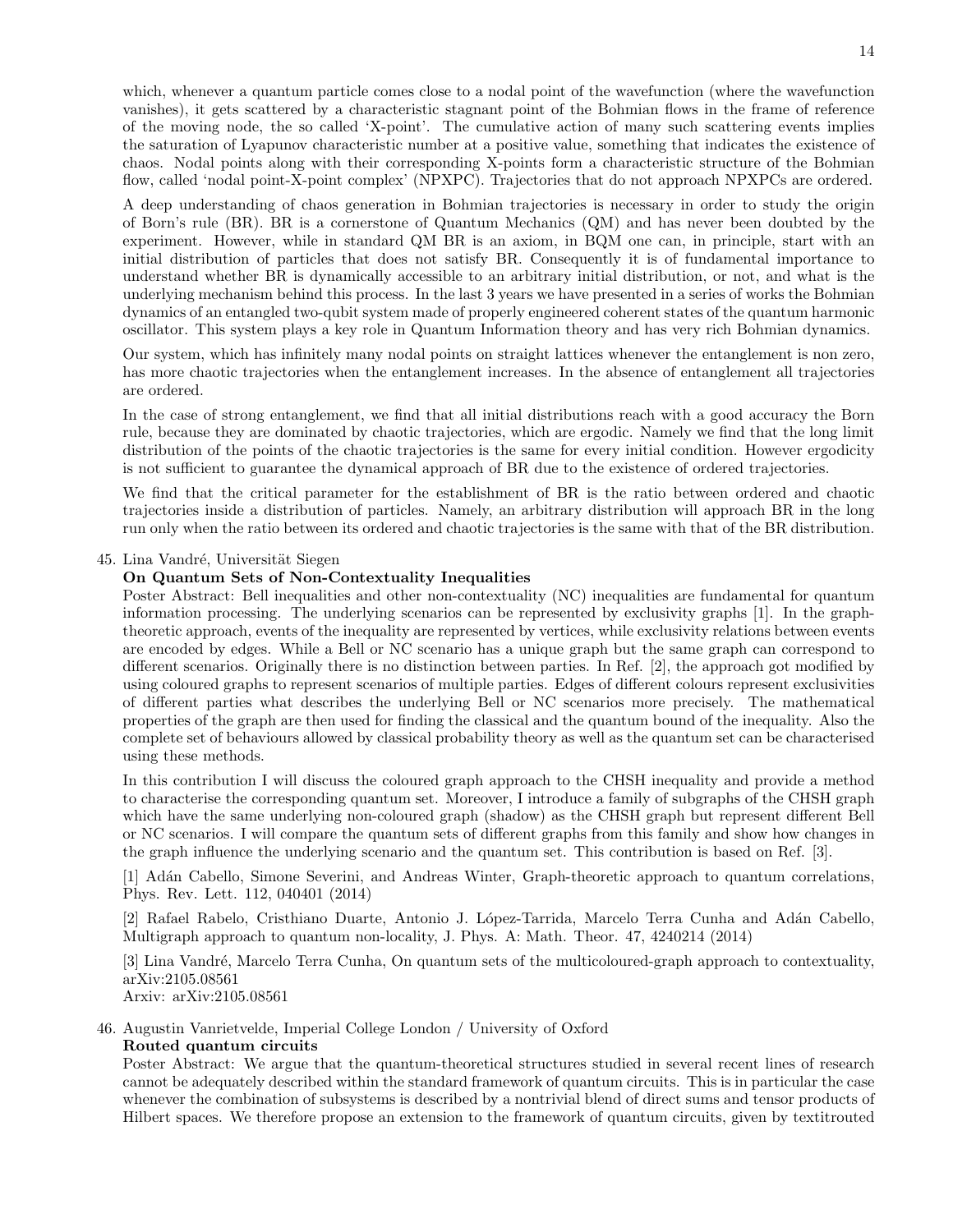linear maps and textitrouted quantum circuits. We prove that this new framework allows for a consistent and intuitive diagrammatic representation in terms of circuit diagrams, applicable to both pure and mixed quantum theory, and exemplify its use in several situations, including the superposition of quantum channels and the causal decompositions of unitaries. We show that our framework encompasses the 'extended circuit diagrams' of Lorenz and Barrett [arXiv:2001.07774 (2020)], which we derive as a special case, endowing them with a sound semantics.

Arxiv: 2011.08120

## 47. Lucas Vieira, IQOQI Vienna / University of Vienna

## Temporal correlations in the simplest measurement sequences

Poster Abstract: We investigate temporal correlations in the simplest measurement scenario, i.e., that of a physical system on which the same measurement is performed at different times, producing a sequence of dichotomic outcomes. The resource for generating such sequences is the internal dimension, or memory, of the system. We characterize the minimum memory requirements for sequences to be obtained deterministically, and numerically investigate the probabilistic behavior below this memory threshold, in both classical and quantum scenarios. A particular class of sequences is found to offer an upper-bound for all other sequences, which suggests a nontrivial universal upper-bound of  $1/e$  for the classical probability of realization of any sequence below this memory threshold. We further present evidence that no such nontrivial bound exists in the quantum case. Arxiv: 2104.02467

# 48. Rafael Wagner, International Iberian Nanotechnology Laboratory/ Universidade do Minho

# Emergence of noncontextuality in quantum Darwinism

Poster Abstract: A deep understanding of the concept of classicality is essential. Historically, the initial debates over quantum theory regarding its completeness, consistency, and relation to classical reasonings ripened into at least two fruitful paradigms for classicality. One is the description of classicality in terms of objectivity, meaning the agreement between different observers about macroscopic reality. The second is known as the notion of noncontextuality; the fact that operationally indistinguishable processes should be modeled in the same way. In this work, we show a clear connection between these two seemingly unrelated paradigms of classical reality.

Since the early days of quantum mechanics, objectivity was considered a minimum requirement for the quantumto-classical transition to be consistent with the observed classical world. In other words, 'strange' effects such as entanglement should disappear, and objective aspects of physical reality should emerge as we go from analyzing microscopic to macroscopic systems. A partial description of how the emergence of classical objectivity appears in observations is well-posed by the theory of decoherence, but although this constitutes, arguably, an incredible development into understanding quantum-to-classical transitions, decoherence theory does not answer many questions such as how the classical (decohered) information reaches the observers, or how these observers are actually capable of agreeing about what they measure.

Quantum Darwinism is a hypothesis that proposes a mechanism for the proliferation of classical information by promoting the environment into an active carrier of information about systems of interest, answering the abovementioned questions left by decoherence theory. But the following criticism remains: why is objectivity itself a good notion of classicality? Why should we engage in a notion of classical reality based on the emergence of agreement between observers, and not the emergence of something that is, by all means, classical? Is this kind of objectivity necessarily classical? We show that, if one takes Spekkens' notion of noncontextuality as the notion of classicality and the approach of Brand˜ao, Piani, and Horodecki to quantum Darwinism, the answer to the above question is that agreement in a quantum Darwinism paradigm implies the existence of a non-contextual model for the system for each observer. Moreover, not only our work proposes specific requirements for quantum Darwinism to describe the emergence of classical reality, but also that noncontextuality itself can be seen as an emergent phenomenon even if quantum Darwinism does not occur. Arxiv: 2104.05734

## 49. Tian Zhang

## Quantum correlations in time

Poster Abstract: In these work, we aim to under time in quantum theory from the perspective of quantum correlations. We assume that in quantum theory, temporal correlations are treated on an equal footing as spatial correlations. We investigate quantum correlations in time in different space-time approach, including pseudo-density matrices, process matrices in indefinite causal structures, consistent histories, generalised quantum games, out-of-time-order correlations, and path integrals. We claim that quantum correlations in time are operationally equivalent in these approaches, except the path integral representation. We further applied temporal correlations to understanding quantum time crystals and time translation symmetries. As a result,